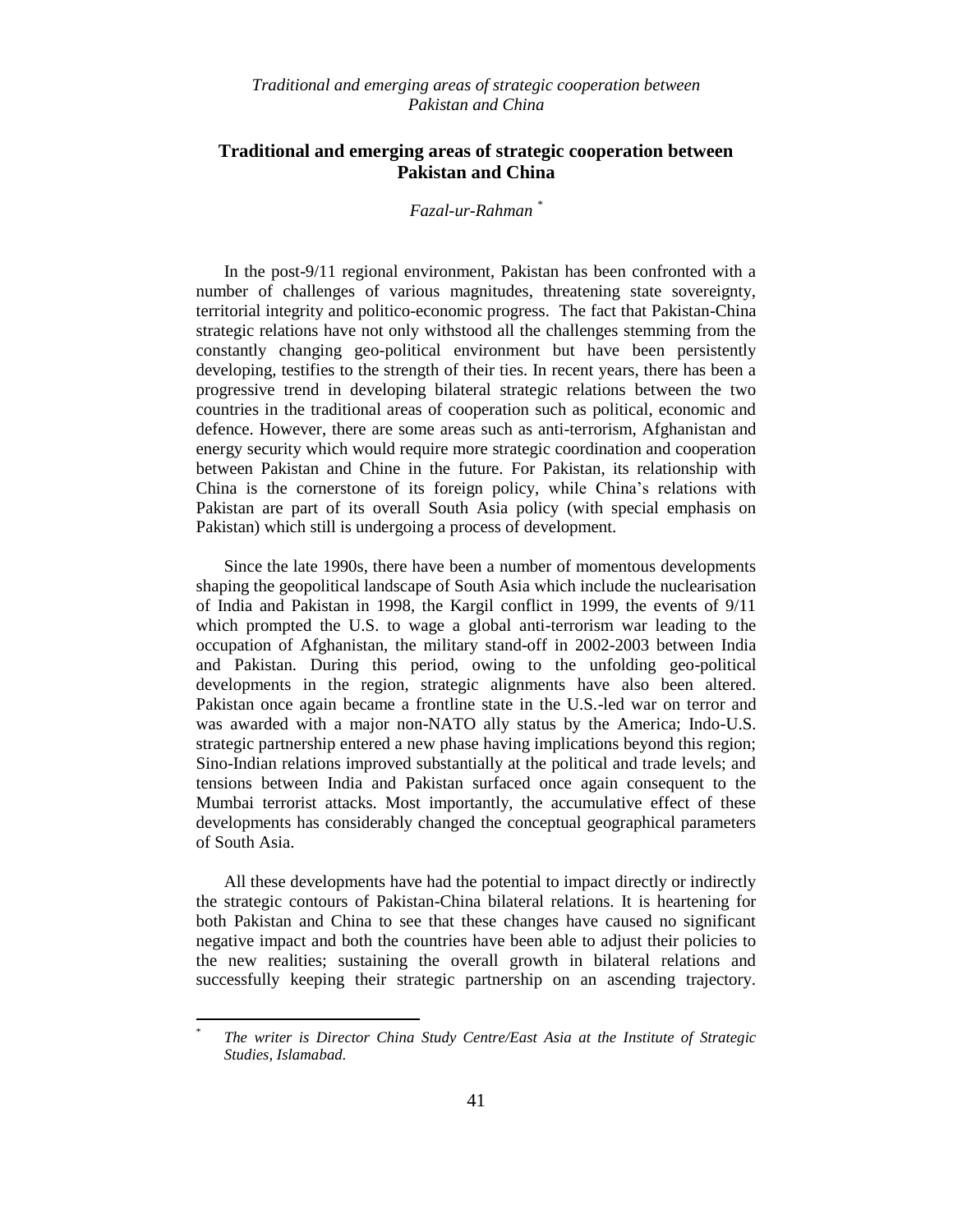During this period, bilateral cooperation on the ongoing projects continued, the traditionally weak links – economic relations and people-to-people contact – have made significant progress and the two countries have been able to consolidate their bilateral relations by providing legal frameworks through treaties and agreements.

Therefore, it can be stated with a degree of confidence that despite Pakistan"s current economic and security problems, and China"s incrementally improving relations with India, Pakistan"s strategic relations with China will continue to grow in the foreseeable future as these are based on a broad consensus and commonality of interests. There are a number of issues which have, however, cropped up in the bilateral relations due to the expanding economic relations and the prevailing security situation in Pakistan and draw special attention by the governments of the two countries.<sup>1</sup>

Some strategic analysts, especially in India, are of the view that Pakistan-China strategic relations were traditionally based on common security considerations to counter threats perceived from India. In that context, they believe that Pakistan served the Chinese strategy of hedging India and confining it within the geo-strategic milieu of South Asia; and in return China persistently served as a reliable source of political support and Pakistan's defence and security needs. They argue that with the significant improvement in bilateral relations between India and China, and to a lesser extent between India and Pakistan, the prospects of a major conflict have receded. Therefore, the rationale for continued Pakistan-China strategic partnership is waning.

However, the facts on ground reflect a different reality. Ye Hailin, a Chinese scholar, points out that "ever since the onset of the  $21<sup>st</sup>$  Century, after the relationship between China and India had enjoyed continuous progress for a decade and with India no longer being seen as the "common enemy" of China and Pakistan as it had been for the previous thirty years, the relationship between China and Pakistan has not fallen into a declining tendency as some Indian observers had expected. On the contrary, China"s relation with Pakistan has also made marvellous achievements. Their relationship has expanded to vast fields and their traditional politics and security links have been getting closer.<sup>32</sup> A prominent Indian scholar, Swaran Singh, in his 2007 book, *China-Pakistan Strategic Cooperation; Indian Perspective*, endorses Ye Hailin"s assessment regarding the rationale of the India factor in Pakistan-China strategic cooperation.<sup>3</sup>

On the part of Pakistan also, the general perception that post-9/11 Pakistan has increasingly been influenced by the U.S., and that this proximity may impact the strategic cooperation between China and Pakistan, has proven to be groundless. Despite the intensive and intrusive U.S. meddling in the internal affairs of the country and considerable pressure over its civil-military leadership, the strategic direction of the Pakistan"s relations with China has remained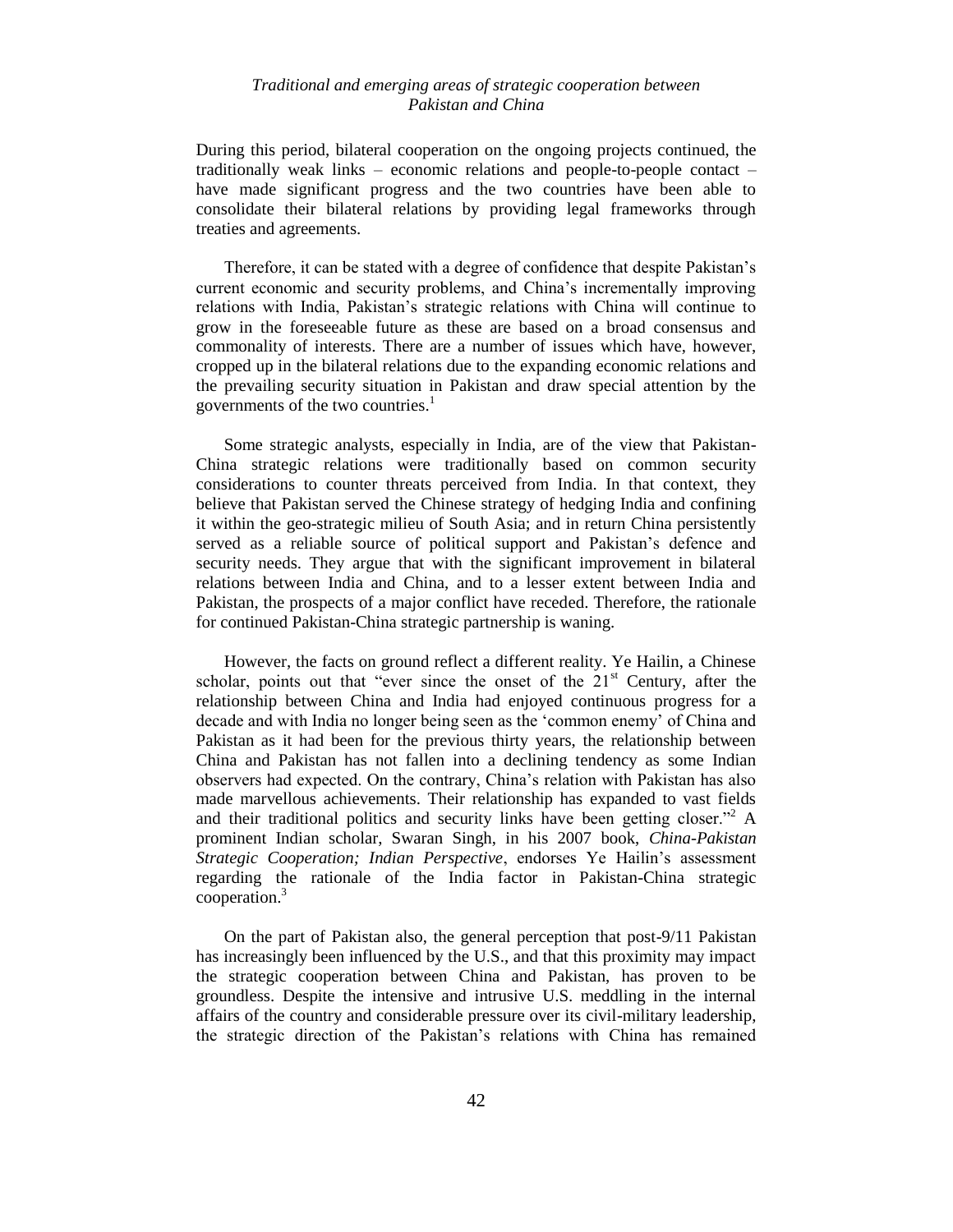unchanged. Keeping to the tradition of Pakistan-China relations, for Asif Ali Zardari, after assuming office of the President, the destination of his maiden official visit abroad in October 2008 was Beijing.<sup>4</sup> Similarly, in September 2008, after assuming office, the Chief of Army Staff, General Ashfaq Pervaz Kayani"s first port of call was also Beijing.<sup>5</sup> The fact remains that Pakistan-China strategic relations are based on firm foundations of mutual trust and mutual benefit. Besides, there is a national consensus in both the countries at all levels across the board to preserve and further promote the friendship and cordiality between the people of the two countries which has stood the test of time and continued to exist between the people of the two countries since the early 1960s.

China has over the last four decades proved to be Pakistan"s most trustworthy ally and has helped, to the best of its ability, build Pakistan"s capacity in a number of core areas essential for its national defence and economic progress. Pakistan, in turn, has also been instrumental in safeguarding China"s national interests in the region, be it in South Asia, West Asia, Central Asia or Afghanistan. At the political level, Pakistan and China have unanimity of views on issues of mutual concern such as the "Four-Evils" (terrorism, extremism, separatism and narcotics-trafficking), Iraq, Afghanistan and Iranian nuclear programme. Both the countries want to strengthen the authority of the UN and oppose hegemony, unilateralism and notions such as "coalition of the willing" and "concert of democracies"; and all such other concepts which fall outside the UN ambit to deal with international security issues.

These are some of the areas where Pakistan and China have a mutuality of interest, and cooperation on these issues would define the emerging parameters of Pakistan-China strategic relations. Extending cooperation to each other in combating terrorism, enhancing energy security, maintaining long-term regional peace and stability, creating conducive conditions for regional integration, cooperating at multilateral forums, and developing all-round bilateral relationship with more emphasis on economic ties will form the core of future Pakistan-China strategic partnership. Also, Pakistan will continue to remain an important factor in China"s policy toward the Muslim world.

This study aims at briefly touching upon China"s South Asia policy, as its relations with Pakistan would largely remain within the broader parameters of this framework, and then move on to take an overview of the India and the U.S. factors in their bilateral relations before focusing on the three emerging areas of deeper strategic cooperation; namely, anti-terrorism, Afghanistan and energy.

#### **China's South Asia policy**

Since early 1950s, Chinese foreign policy has been essentially guided by the "Five Principles of Peaceful Co-existence". China has been largely abiding by these principles; however, China may ignore them at times if it suits its national interests. Presently, though these principles have not been discarded, the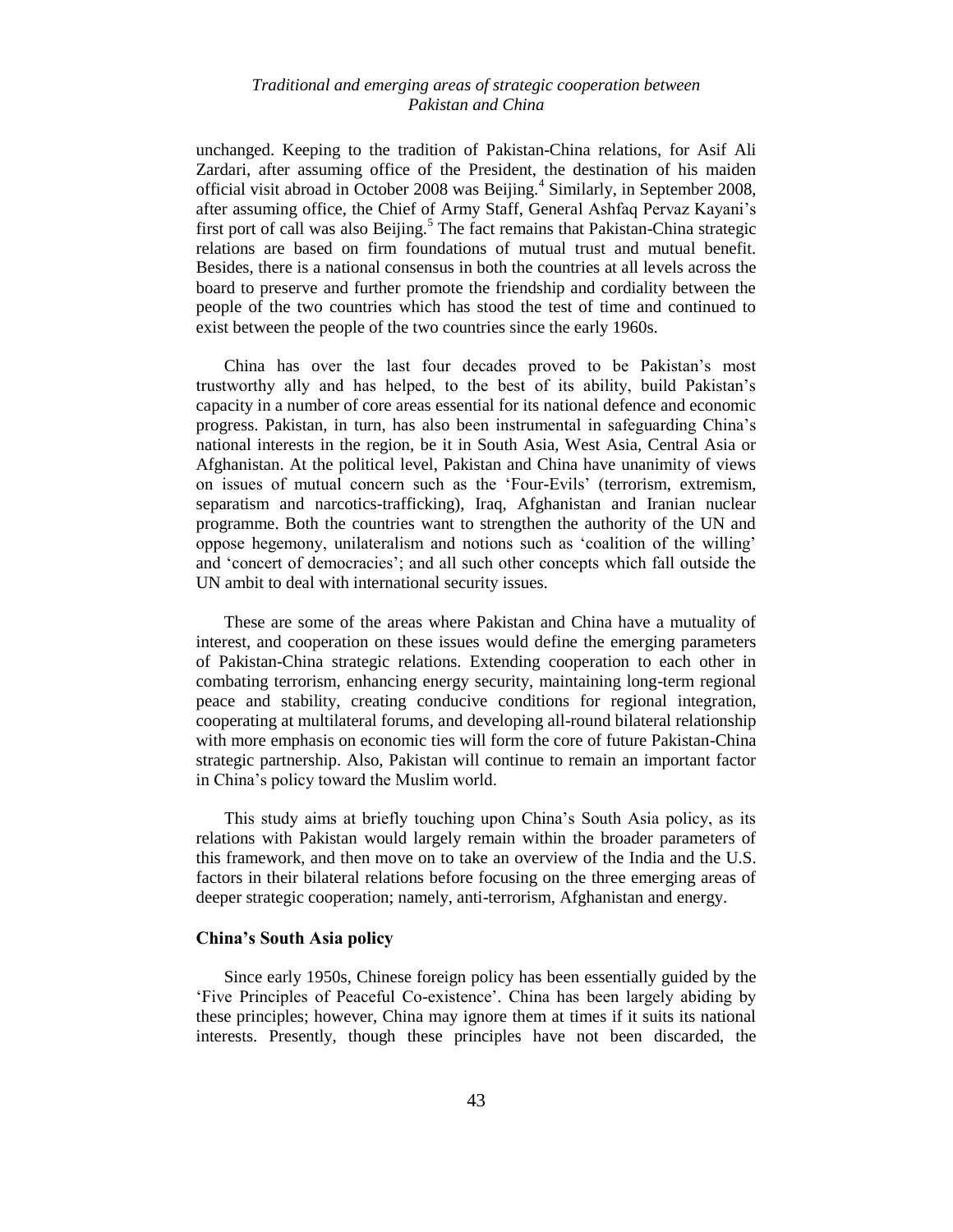emphasis on and reference to them is becoming less fashionable in Chinese diplomacy. Today, the operational Chinese foreign policy has shifted from idealism to realism and is based more on pragmatism than principles. Meanwhile, some new concepts of security and conducting international relations such as 'mutual security' and 'harmonious relations' are being incorporated into the Chinese foreign policy.

In 2006, China introduced a new discourse for its future policy through the concept of a 'Harmonious Society' and 'Harmonious World'. At the  $17<sup>th</sup>$ Communist Party Congress in 2007, these concepts were institutionalized as the central theme of China's present domestic and foreign policy orientation.<sup>6</sup>

With the tremendous economic progress that China has made in the last three decades, Chinese foreign policy has undergone a vital transition which many in Pakistan have not been able to grasp appropriately and continue viewing China-Pakistan relations with the prism of the 1960s and 1970s. Similarly, to a lesser extent, in China also, friendship with Pakistan is taken for guaranteed. As a result, the perceptional gap between the two countries has continued to grow. Both are increasingly failing to understand the context of each other"s compulsions while expecting favourable policy responses from each other on issues of their respective concern. For example; Pakistanis do not clearly understand why China has not issued a single statement when Pakistan"s national sovereignty is being violated by the continuous U.S. drone attacks despite Pakistan"s protests to the U.S. Similarly, the Chinese do not always understand why Pakistan has not issued any statement condemning the July 5 riots in Xinjiang, while on a similar situation it did in the case of Tibetan riots in 2008.

Under Deng Xiaoping, Chinese foreign policy aimed at passivity, "geared to hide its capacity and not to assume a lead role in international system' before achieving a considerable level of internal development. Jiang Zemin shifted the focus from Deng"s policies to proactively engaging with the world and seeking to develop China as a "comprehensive power" and building a new international order. When Hu Jintao assumed power, he inherited a number of internal and external challenges as a consequence of rapid economic development. On the domestic front, some of the challenges were the widening regional disparities; the tattered social and welfare system; massive unemployment; structural poverty and environmental degradation. External challenges included strategic containment; separatism; terrorism; and creating a rightful place for China in the international system as a great power.

Under Hu, it was inevitable for China to formulate and pursue a pro-active foreign policy matching its rising power stature in the international community.<sup>7</sup> However, this engagement is essentially based on lowering tensions with adversaries and trying to create stable political and strategic environment in the neighbourhood and in Asia as well. Chinese policy aims at reassuring its neighbours of its non-interference and peaceful intentions. According to a report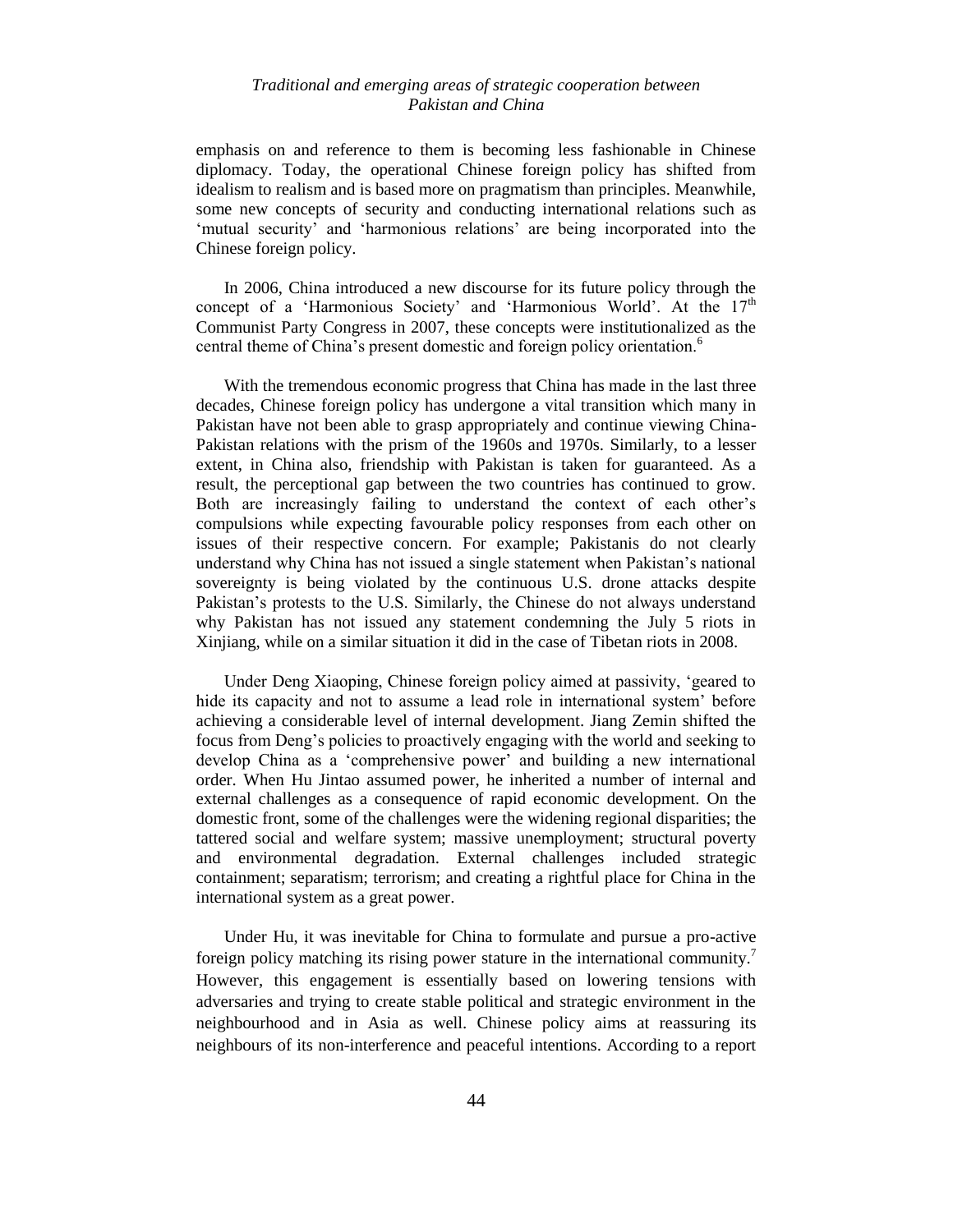titled "*US-China Relations: An Affirmative Agenda, A Responsive Course*" prepared by an independent task force sponsored by the Council of Foreign Relations in 2007, China"s approach to the world is focused on three broad objectives:<sup>8</sup>

- 1. Building cooperative relations with the U.S. while preventing the emergence of any coalition targeting China.
- 2. Maintaining a "Zone of Peace" around China to enable the country to pursue its domestic agenda, especially economic strengthening, while expanding its regional influence.
- 3. Securing and diversifying access to natural resources (especially energy supplies) needed to fuel China's economic engine.

Among these, the most important objective of Chinese diplomacy is to create a zone of peace within which it can continue to develop its comprehensive national power. One of the key instruments to strengthen this policy is the use of multilateral regional forums to seek a common ground on issues of common concern. China is gradually shifting from a bilateral mode of diplomacy to a multilateral mode at least in its neighbourhood diplomacy. China"s deepening engagement with ASEAN, SCO and now SAARC are reflections of this shift. China considers its relations with ASEAN as a model of cooperation with a group of neighbouring countries. China is expecting to use the same pattern with SAARC. However, given the complexities in South Asia and ineffectiveness of SAARC as a regional organization, Chinese efforts have met with frustration.

In Chinese perception, the core of South Asian security lies in stable India-Pakistan relations, and the challenge for China's South Asia policy is to manage its relations with both; Pakistan, which is a time-tested ally and India, which is a potential strategic competitor. Ensuring peace and stability in South Asia is the main policy objective of China"s South Asia policy. Any development undermining peace and stability of South Asia would be conflicting Chinese policy objectives in the region. China"s South Asia policy is threatened due to Pakistan's domestic security environment and periodic friction with India over the issues which at times are beyond Pakistan"s control.

Pakistan"s policy makers have to bear in mind that the cost of instability in South Asia and Central Asia (Afghanistan being a part of it) is very high for China, and China would like to avoid that at all costs. It is while keeping this background in view that the future course of strategic relations between China and Pakistan should be examined. Some of the factors presumably impacting directly or indirectly Pakistan-China strategic cooperation are the U.S. and India factors.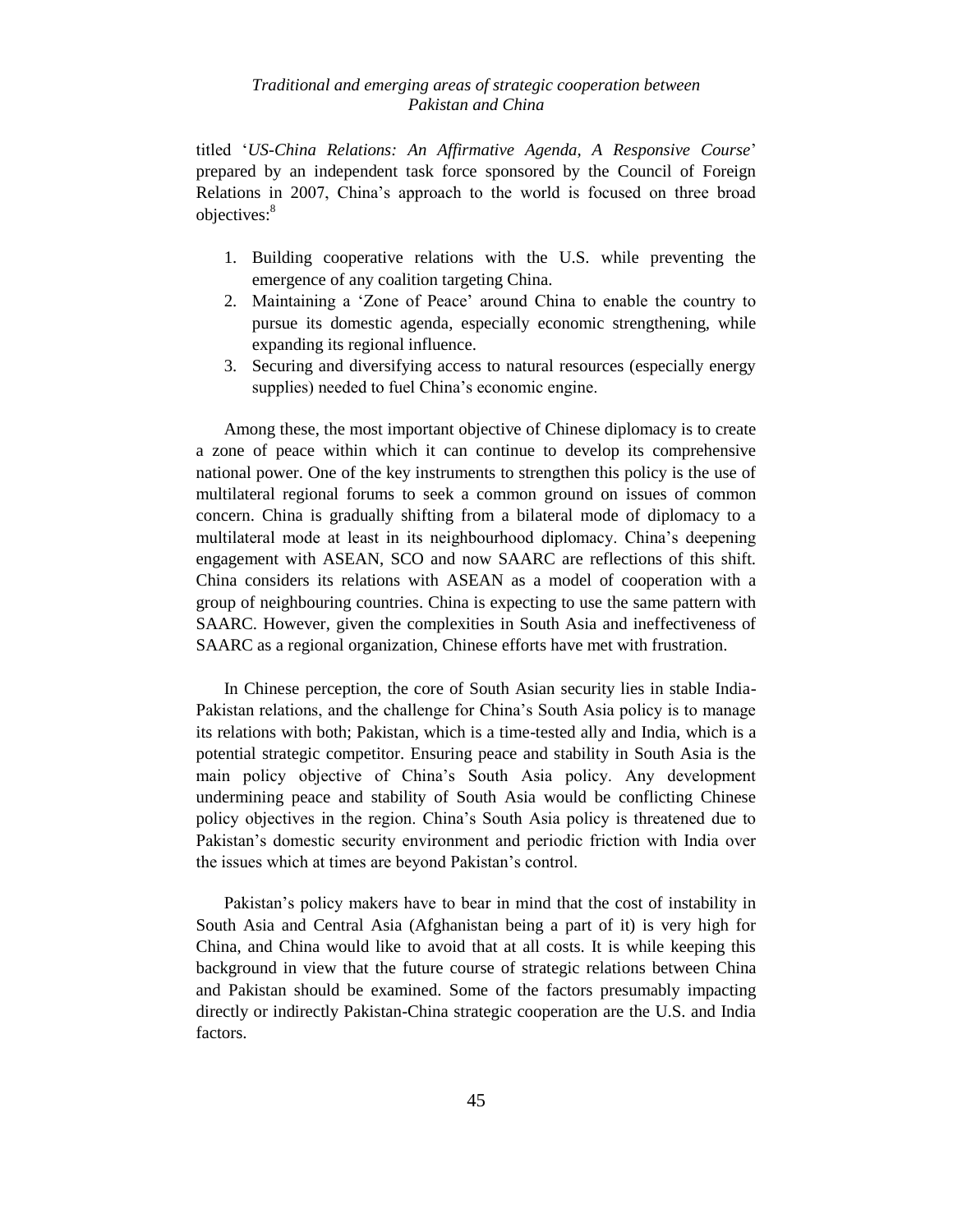#### **India factor in Sino-Pak strategic relations**

Many analysts in the past viewed Indian"s fractious relations with China and Pakistan as rationale for Pakistan-China strategic relations. That assumption has, however, lost its relevance as both Pakistan and China have undertaken several confidence-building measures to improve relations with India. India"s rapid progress on the economic and military fronts and its relations with the major global powers, especially with the U.S., has moved it far ahead to continue to be a factor for Pakistan-China strategic relationship. However, normalization and improved relations between China and India by no means suggest an end to the strategic competition and persistent efforts by both to seek influence in the neighbouring regions.

Pakistan not only understands but encourages rapprochement between China and India, but also considers it beneficial for overall regional stability. Since 1996, China has adhered to its South Asia policy and maintained neutrality during the India-Pakistan conflict in Kargil in 1999. China also played an extremely important role – while maintaining a neutral stance – during the India-Pakistan military standoff in 2002-2003, when the Indians mobilized over half a million troops on Pakistan"s borders. China"s top leadership had been in constant touch through all diplomatic channels with the U.S. and Indian leadership and very skilfully tried to reduce Indo-Pak tensions. It also urged both the countries to show utmost restraint to keep tensions from spinning out of control. Chinese neutrality was mutually beneficial as it helped China to restore Indian confidence in Chinese neutrality and improve its relations with India, while Pakistan was able to achieve a reduction of tension with India.

Many Indian analysts do not seem to be much concerned now about Pakistan-China strategic relations – primarily due to their overt nuclear status, booming economy and strategic partnership with the U.S. – and do not see China as a containing factor any more to their emergence as a great power. China has assured India that it will not hedge against India in its efforts to become a permanent member of the UN Security Council. The two countries are also cooperating on global economic issues at international forums. However, there are some Indian strategic thinkers who points to the unravelling strategic competition between the two Asian giants in future. If that assumption holds ground, then it will again provide some additional space and rationale for Pakistan-China strategic relations to consolidate.

#### **U.S. factor in Sino-Pakistani strategic relations**

Pakistan's relationship with the U.S. plays an extremely important role in its socio-economic development. Since the 1950s after having joined SEATO and CENTO, Pakistan has been experiencing highs and lows in its relations with the U.S. In the 1970s, Pakistan facilitated the establishment of contact between U.S. and China; in the 1980s it became a front-line state in the U.S. proxy war against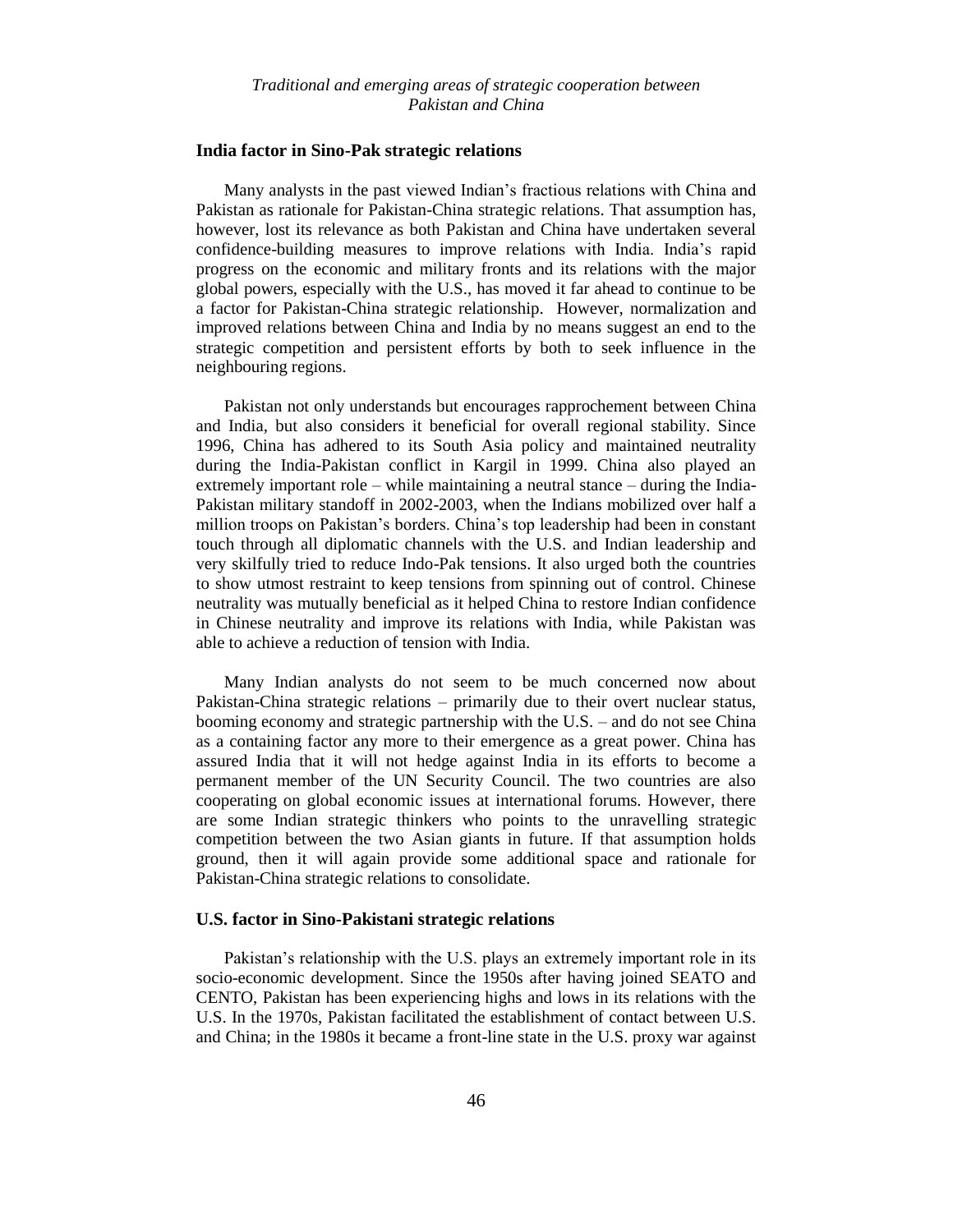the former USSR in Afghanistan; and, lately, once again it has become a frontline State after the events of 9/11 in the U.S.-led war on terror. At the end of each strategic engagement cycle, Pakistan felt betrayed by the U.S.

This time also, though Pakistan is cooperating with the U.S. on anti-terrorism issues, the trust level between the two allies is low and both have differing perspective over the approaches to deal with the menace of terrorism. The U.S. has shown very little or no sensitivity to Pakistan's security concerns, and wants Pakistan to follow its agenda, especially with regard to Afghanistan. The U.S. Drone attacks on Pakistani territory are continuing unabated, killing innocent children, women and non-combatant citizens. The U.S. troop surge in Afghanistan and military operations close to Pakistan"s border entails serious repercussions for Pakistan"s security. China has a deep understanding of the issues involved in Pak-U.S. relations and, given the amount of distrust between the two, does not consider that Pakistan"s relations with the U.S. would have any serious repercussions for Pakistan-China strategic relations.<sup>9</sup>

Pakistan has strong economic links with the U.S. as well, as it is the largest (23.5%, or \$4 billion) market of Pakistan's exports; the single largest source of foreign remittances (22%, or \$ 1.8 billion) and foreign private investment (34%, or  $$$  1.7 billion).<sup>10</sup> U.S. assistance to Pakistan between 2001 and 2008 was worth U.S. \$ 10,768 million.<sup>11</sup> Under the recently passed 'Enhanced Partnership with Pakistan Act 2009, introduced by Senator John Kerry and Dick Lugar, Pakistan will receive U.S. \$1.5 billion each year for socio-economic development plans during  $2009-2013$ <sup>12</sup> And, another 7.5 billion dollars have been earmarked for the following five years. Moreover, The U.S. influence over international monitory institutions such as World Bank and IMF is crucial for Pakistan to seek economic assistance.

Following the events of 9/11, Pakistan joined the U.S.-led international coalition against terrorism. Since then, Pakistan has been an active player in international war on terror. According to the available unofficial accounts, Pakistan was asked immediately after 9/11 to: "1) close the Pakistan-Afghanistan border to cut off all activities and transits of Osama Bin Laden"s Al Qaeda group members in and around Pakistan; 2) freeze the assets in Pakistan of Afghanistan's Taliban rulers; 3) halt the supply of fuel to the Taliban; 4) provide Intelligence information on Osama Bin Laden, his Al Qaeda organization, and the Taliban collected by its Inter-Services Intelligence (ISI); 5) allow the use of its air space for offensive military operations against Afghanistan; 6) permit the stationing of U.S. covert forces in Pakistan, which would go in to capture Osama Bin Laden; and 7) respond positively to further U.S. requests for assistance."<sup>13</sup>

Pakistan fully supported the international effort against terrorism, and the international community has acknowledged that without the active participation of Pakistan, the desired results in terms of dismantling Al Qaeda networks in Afghanistan and Pakistan could not have been achieved. Pakistan has helped in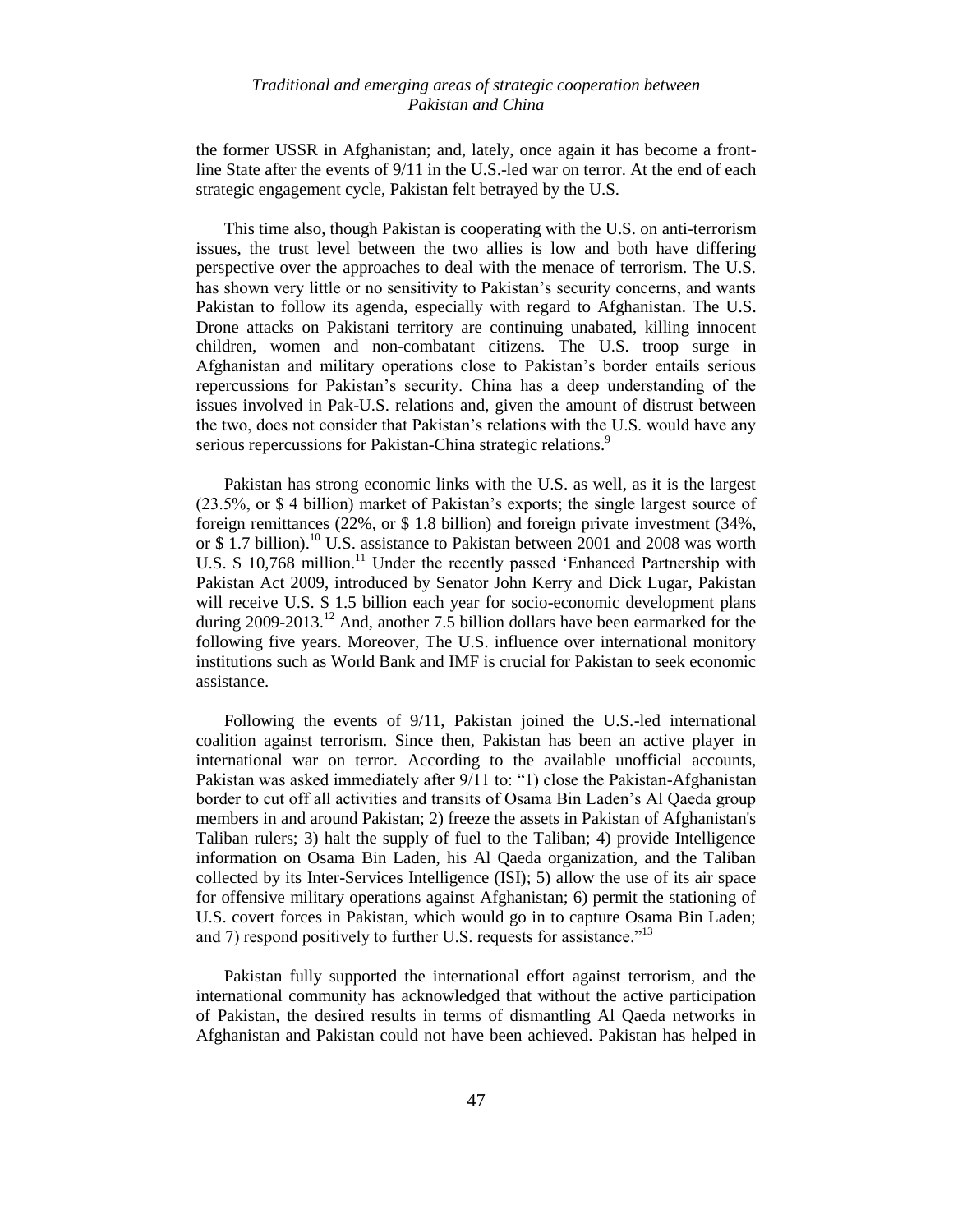apprehending over 500 Al Qaeda and Taliban members required by the U.S., besides launching military offensives against Taliban hideouts inside Pakistan"s tribal areas.

Pakistan"s cooperation to the U.S.-led anti-terror campaign has helped improve Pakistan-U.S. relations once again, though this time in the specific context of "war on terror". In view of the Chinese concerns, expressed privately, on the substance of Pak-U.S. cooperation, the government of Pakistan reassured the Chinese leadership that Pakistan"s close relations with the West would not affect the friendship with Beijing. And that, relations between China and Pakistan are time-tested, they do not change with events. Similar sentiments were expressed by the Chinese leadership that whatever events take place, Pakistan-China friendship remains at the same very high pitch  $-$  very cordial as it has always been. Pakistan and China have been able to develop comprehensive consultation mechanisms to periodically review regional and global developments in order to adopt a common approach.

However, the currently uneasy relations between Pakistan and the U.S. on several counts and America"s deepening micro-level involvement in Pakistan"s internal affairs are a matter of concern for China. U.S. efforts to build India as a dominating regional power and its preferential treatment in terms of accepting India"s de facto nuclear power status and providing access to state-of-the artmilitary technologies would certainly impact the South Asian strategic balance and stability, which undermines China"s South Asia policy. Despite their enormous economic interdependency, U.S. considers China as a "strategic and economic competitor',<sup>14</sup> and the evolving U.S.-India strategic relations – given the chequered history of Sino-Indian relations – is seen by Beijing as part of a larger strategic agenda of hedging against China"s rising power and expanding influence.

#### **Emerging areas of cooperation**

#### **1.** *Anti-terrorism*

Anti-terrorism cooperation between China and Pakistan began well before the events of  $9/11$ <sup>15</sup>. China is confronted with the menace of separatism, extremism and terrorism perpetrated by the underground Uighur organizations seeking secession from China in the Muslim-majority western province of Xinjiang. Xinjiang borders with Pakistan, Afghanistan, Tajikistan, Kyrgyzstan and Kazakhstan, all Muslim States having problems of religious extremism of varying degrees.

Following the withdrawal of Soviet troops from Afghanistan in 1989, and dismemberment of the Soviet Union – which resulted in the emergence of five independent Muslim States in Central Asia – had a profound impact on the separatist movement in Xinjiang, which had been staging periodic uprisings since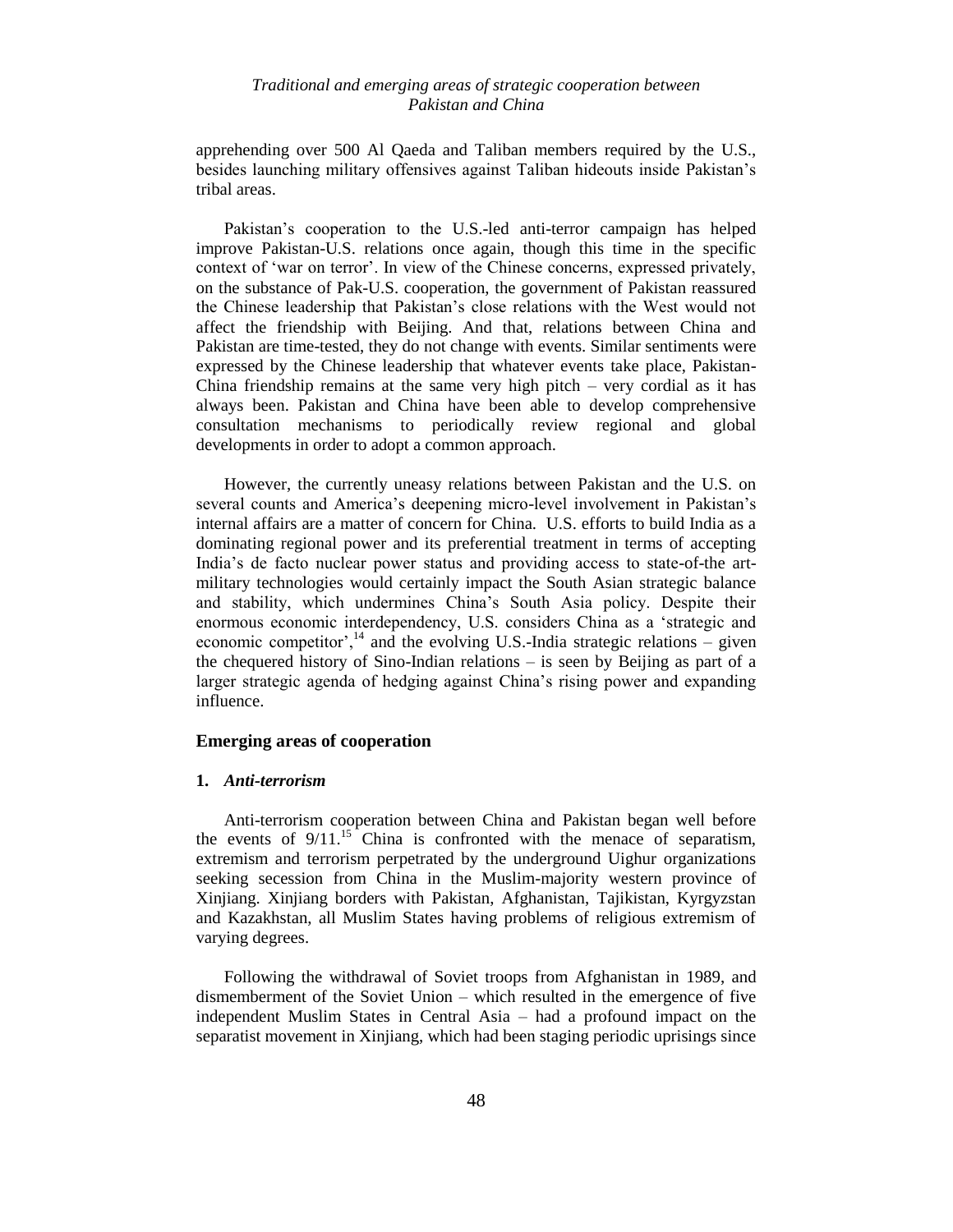the early 1980s. In the 1990s, the alleged support of some Pakistani religious political parties to the separatist Uighur Muslims of Xinjiang has been one of the irritants in Pakistan-China relations. Initially, Pakistan gave a lukewarm response to these alleged linkages, and issued verbal warnings to the religious outfits to refrain from such activities. However, in the second half of 1990s, Pakistan began to take serious measures against such activities.<sup>16</sup>

In May 1997, Pakistan acted on the information provided by the Chinese authorities and arrested 12 Chinese students of Uighur origin involved in the February 1997 uprising in Xinjiang. Pakistan has since tried to take all measures to ensure that its soil is not used for any activities detrimental to Chinese national interests.<sup>17</sup> China was early in assessing the spill-over effects of the new situation arising out of the on-going conflict in Afghanistan and the religious extremist tendencies simmering in the newly independent Central Asian States. It responded by initiating the Shanghai-Five process to collectively deal with what Beijing refers to as the forces of three evils – separatism, extremism and terrorism.

Post-9/11, the two countries have been able to forge a comprehensive antiterrorism cooperation framework. President Musharraf, in his December 2001 visit to China, explicitly expressed support to the Chinese campaign against Muslim separatists in Xinjiang. He declared that Pakistan would extend full support to China to fight against East Turkistan terrorism forces. This was for the first time that a Pakistani leader went public in support of the Chinese policies to curtail Muslim separatists in Xinjiang. Pakistan has also institutionalised an antiterrorism dialogue with China and the two sides have agreed to share intelligence on terrorism.

In December 2003, the Pakistan Arm killed Hasan Mahsum, the leader of East Turkistan Islamic Movement, in an operation near the Pak-Afghan border, besides extraditing a number of alleged terrorists to China. In August 2004, China and Pakistan conducted the first joint anti-terrorism military exercises named "Friendship 2004", in Xinjiang. The second joint anti-terrorism exercise took place in Pakistan in December 2006. Meanwhile, in April 2005, during Premier Wen Jiabo"s visit to Islamabad, the two sides had signed an agreement on 'Combating Terrorism, Separatism and Extremism'.<sup>18</sup> Also, on December 11, 2007, Pakistan and China signed an extradition treaty which came into force on January 10, 2008.<sup>19</sup>

The all-out anti-terrorism cooperation from Pakistan has effectively removed the apprehensions of China regarding the support to the Uighur Muslim separatists from Pakistan"s religious groups. China has also established contacts with the main religious political parties in Pakistan and has been reassured by all of them that there would be no support of any kind harmful to China"s interests. Jamat-i-Islami"s former chief, Qazi Husain Ahmed, led an eight-member delegation to China in February 2009 for a week-long visit on the invitation of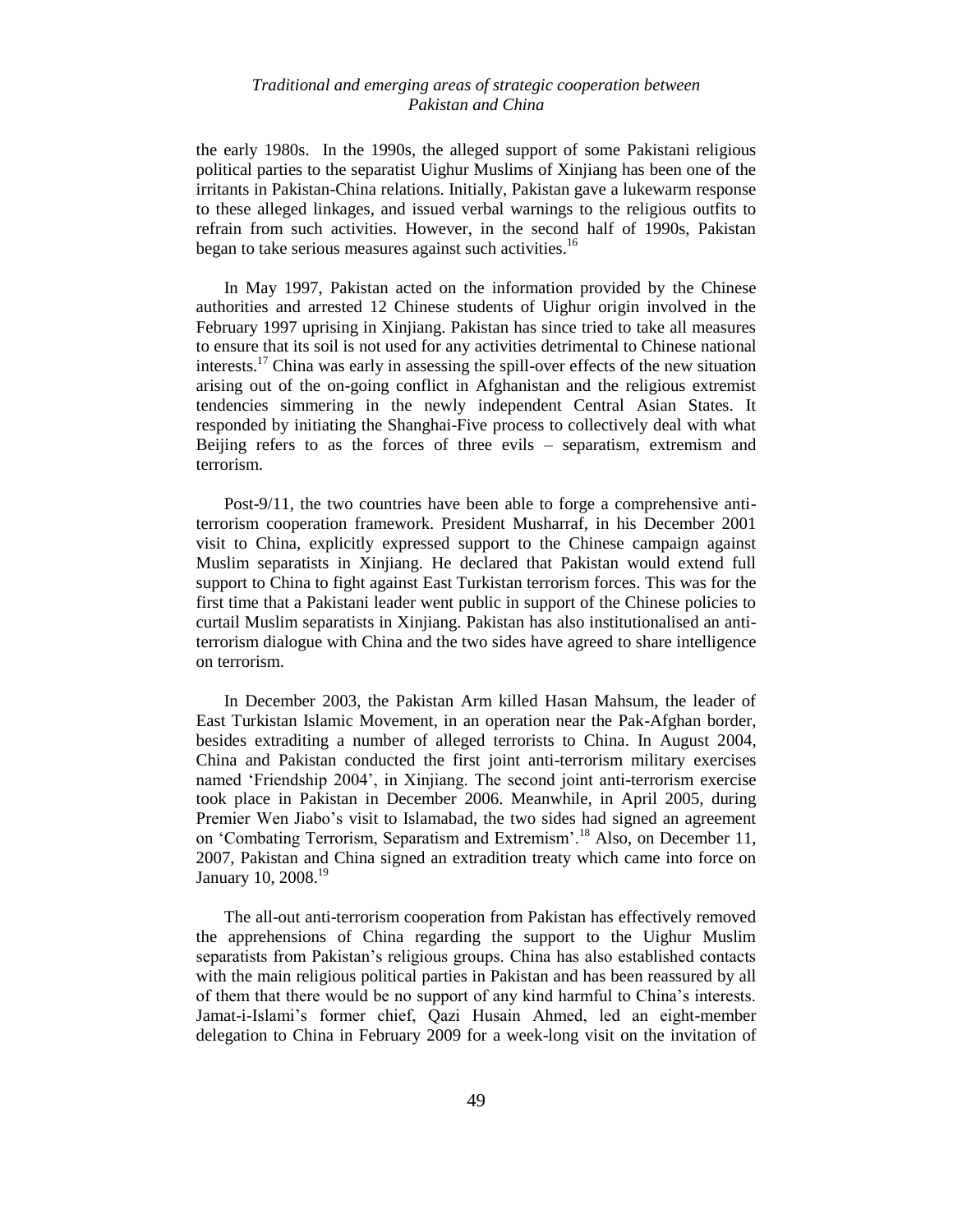China"s Communist Party. On his return, he was quoted as saying: "Pakistan is trapped in a tight U.S. grip where Islamabad is not allowed to independently deal with its internal affairs; Zardari should get closer to China in order to extricate Pakistan from the clutches of the United States."<sup>20</sup>

There are also speculations that behind some of the targeted attacks on Chinese citizens in Pakistan, there could be elements of Uighur separatist movement. It has been reported by some independent sources that an unspecified number of these elements are present in Afghanistan and in the Talibancontrolled areas of North Waziristan. Between 2004- 2008, there have been four major terrorist attacks designed to killing Chinese nationals in Pakistan through planting explosive devices and using automatic weapons, besides three incidents of abduction. Although the number of Chinese nationals killed in Pakistan is very small, its symbolic value is very high and the incidents have left a deep scar on the face of Pak-China friendship. Not only that, it has not only impacted negatively on the Chinese companies which were ready to invest billions of dollars in various projects in Pakistan, but also for the first time tarnished the public perception of Pakistan in China.

While the people and government of Pakistan felt deep sorrow at these tragic incidents, the Chinese also did not hide their anger and anguish. There is a common perception in Pakistan that no Pakistani could harm Chinese citizens on their soil and it is probably the "foreign hand" instigating the attacks to harm Pak-China friendship. Former Prime Minister of Pakistan, Shaukat Aziz, is on record saying that the killing of Chinese nationals in Pakistan was "an international conspiracy".<sup>21</sup>

Following the launch of the U.S.-led of war on terror, China joined the international coalition and since then has become an active player at various multinational anti-terrorism forums. China has also taken several initiatives at the bilateral level and entered into agreements with a number of countries including Pakistan in this regard. Predominantly Muslim, the Xinjiang Autonomous Region has been experiencing a periodic low-level uprising for over two decades. Members of an outlawed underground organization known as the East Turkistan Independence Movement (ETIM) have been getting training and support from the Afghan Al Qaeda connections. Under pressure from U.S. military operations in Afghanistan, some of the foreign fighters, including Uzbeks, Chechens and Uighurs, crossed over into Pakistan"s border regions, especially North and South Waziristan, from Afghanistan.

Among the Taliban-style Islamist extremists in Afghanistan and in the border regions of Pakistan, there is a degree of sympathy for the plight of Uighur Muslim population, which is considered by them as being suppressed and suffering at the hands of the non-Muslim Chinese. The possibility of Uighur separatist elements getting involved directly or through their cohorts in attacking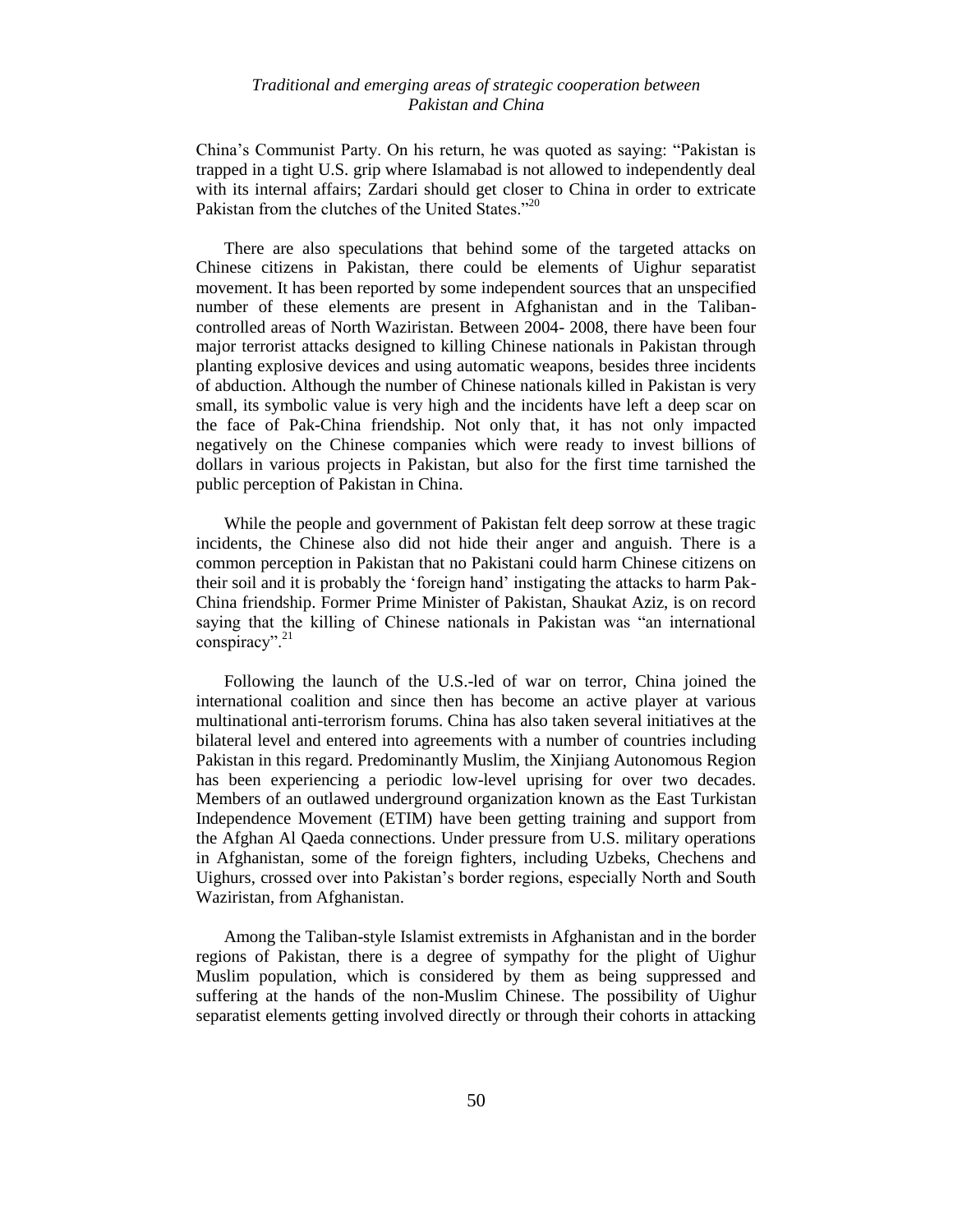Chinese citizens cannot be overruled. They do understand that nothing would hurt Pakistan more than an attack on its friendship with China.

The recent uprising in Xinjiang that started on July 5, 2009 has once again highlighted the deep-rooted nature of the problem of separatism and terrorism in China. The riots left 184 dead and over 1,080 injured, 260 vehicles damaged, 209 shops and two buildings burnt, followed by a large number of arrests by the law enforcing authorities. The Chinese government is convinced that this was instigated by the exiled leader Rebiya Qadeer, an ethnic Uighur currently living in exile in the U.S. and a top leader of ETIM who has been placed on the list of wanted terrorists by the Chinese government. $^{22}$ 

According to Chinese authorities, the World Uighur Congress has been preparing for its third conference this year which, according to Rebiya Kadeer, would work out plans of infiltration and sabotage targeting the celebrations of the  $60<sup>th</sup>$  anniversary of the founding of the People's Republic of China. Furthermore, a "three-step initiative for Xinjiang independence in 50 years" has also been plotted.<sup>23</sup> Given the U.S./NATO failure in stabilising Afghanistan and curtailing spill-over effects of the conflict, it is prudent for Pakistan and China to strengthen bilateral anti-terrorism cooperation mechanisms with a regional perspective. Given Pakistan"s past experience in dealing with terrorism, its support is crucial for China to contain the issue of separatism and terrorism and so is China"s support to Pakistan for its anti-terrorism capacity building.

China has taken a while to fully realize Pakistan"s material needs with regard to its counter-terrorism efforts. On June 15, 2009, Pakistan"s Interior Minister, Rehman Malik, announced after his visit to China that the Chinese government would provide security gadgets worth U.S. \$ 280 million to Pakistan for capacity building of law enforcement agencies. That includes vehicle scanners, mobile scanners and other equipment.<sup>24</sup> Hu Shisheng, a well known Chinese scholar on South Asian affairs, has said in this regard: "We will contribute to its (Pakistan) stabilization. A stable Pakistan is essential for building a stable Xinjiang. A disintegrated or dismantled Pakistan will be a disaster for us. We know that during the American campaigns in Afghanistan and operations in Pakistan, Uighurs were caught. There are huge tribal areas there which have run themselves for centuries. Without close cooperation with Pakistan, how can China ensure stability there?"<sup>25</sup>

# *China's concerns about the influence of Taliban in Pakistan*

Due to the growing strength and expanding activities of the Taliban accompanied by the Western propaganda hype against Pakistan, an impression has been created in Chinese strategic circles that perhaps Pakistan was sliding fast into the hands of Taliban and they were apprehensive of the possibility of the Talibanization of Pakistan. Such a scenario was seriously undermining China"s strategic interest and cooperation with Pakistan and posing serious challenges to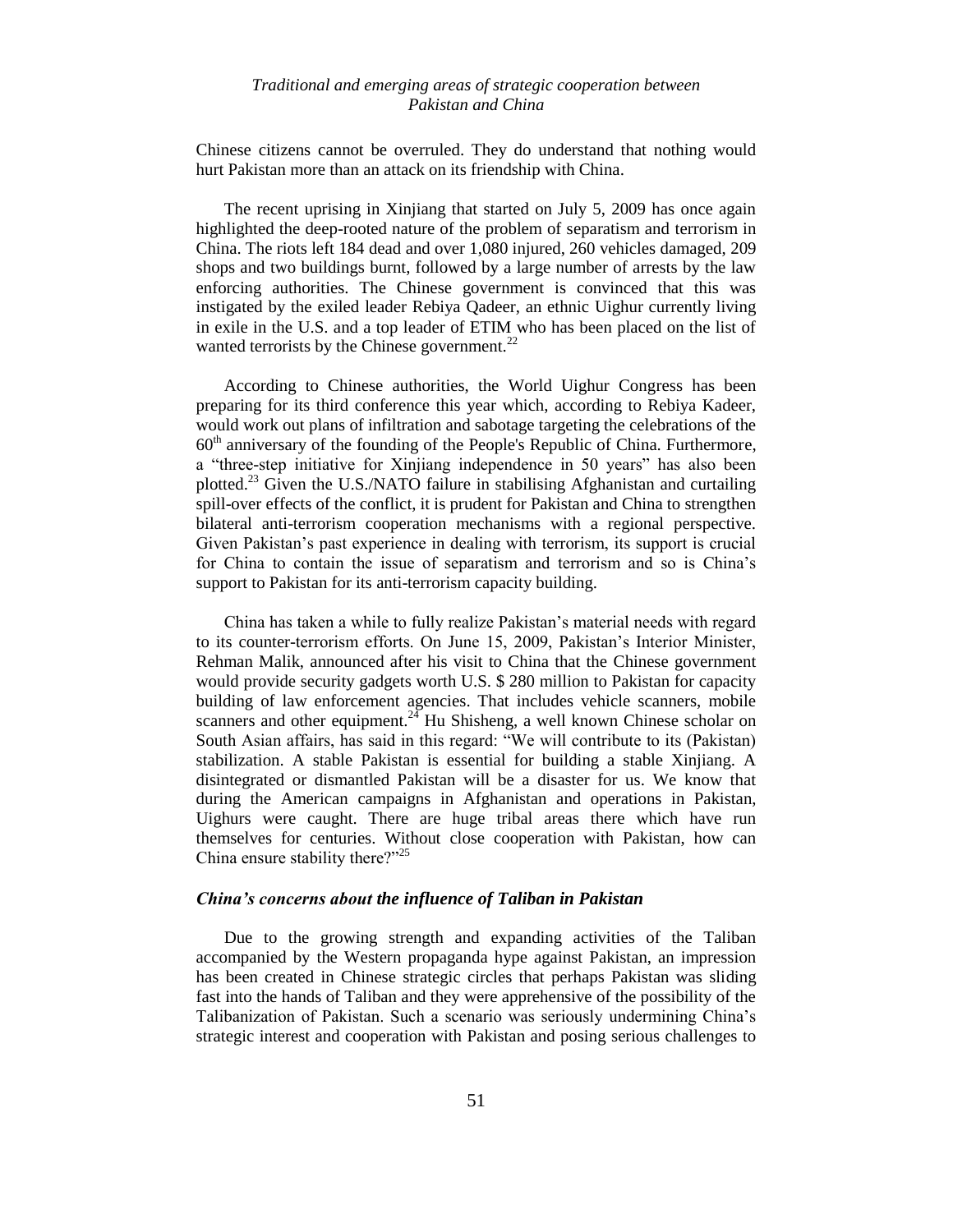regional stability and security which had prime importance for China as part of its South Asia policy.

The last two years have witnessed unprecedented terrorism-related violence in Pakistan, which is directly linked to the situation in Afghanistan. The present situation in Afghanistan portrays a very dismal picture with no immediate solution in sight. The U.S./NATO forces are generally in control of urban areas and much of the rural areas are under the control of insurgents. The level of violence in the last two years has significantly increased and the U.S./NATO forces are facing fierce resistance, especially in the south and the east. As the U.S. use of aerial firepower increased, the situation became much more complex due to the heavy collateral damage, killing women, children and innocent noncombatant civilians. Reducing the collateral damage became a dilemma for the Taliban as well.

Under increasing U.S. pressure, the Taliban realized that it would be much safer to shift the centre of gravity of the Afghan conflict into the more vulnerable border regions of Pakistan known as FATA. That also suited the U.S. as it would reduce the level of resistance inside Afghanistan and get deeper involvement of Pakistani military to deal with the Taliban as the U.S./NATO are not prepared to take heavy human losses. The zone of Taliban activities thus continued to expand and infected the settled urban areas such as Swat in Pakistan.

It needs to be understood that there had been a number of constraints (some inherent and some self-created) for Pakistan to developing a cohesive policy to control the Taliban. Pakistan's policy primarily has been two-fold; use security forces/army to reduce the power of Taliban and disallow them to run parallel administrative structures challenging the writ of the State; and secondly, avoid a full-scale military operation to prevent damage to the civilian population. Therefore, to work out a balance in Pakistan"s strategy, several so-called peace agreements were signed on different occasions between the Taliban on the one side, and on the other players such as elders of the tribes, political agents, law enforcement agencies, etc.

There in no denying that in some parts of the NWFP, the situation is very dangerous and threatening. There are certain areas where there is no writ of the government and the Taliban are running a parallel system of administration. However, there is no serious danger of Talibanisation of Pakistan as it has been portrayed by some of the Western media which generally is hostile towards Pakistan. Some Chinese scholars have also aired similar views.

The good news is that an overwhelming proportion of the Pakistani civil society has now become deeply averse to the concepts and philosophy presented by the Taliban. A vast majority of the people in Pakistan is moderate and believes in democratic norms and values. This has been amply proved by the pattern of electoral results in 2008 elections. The media in the private sector in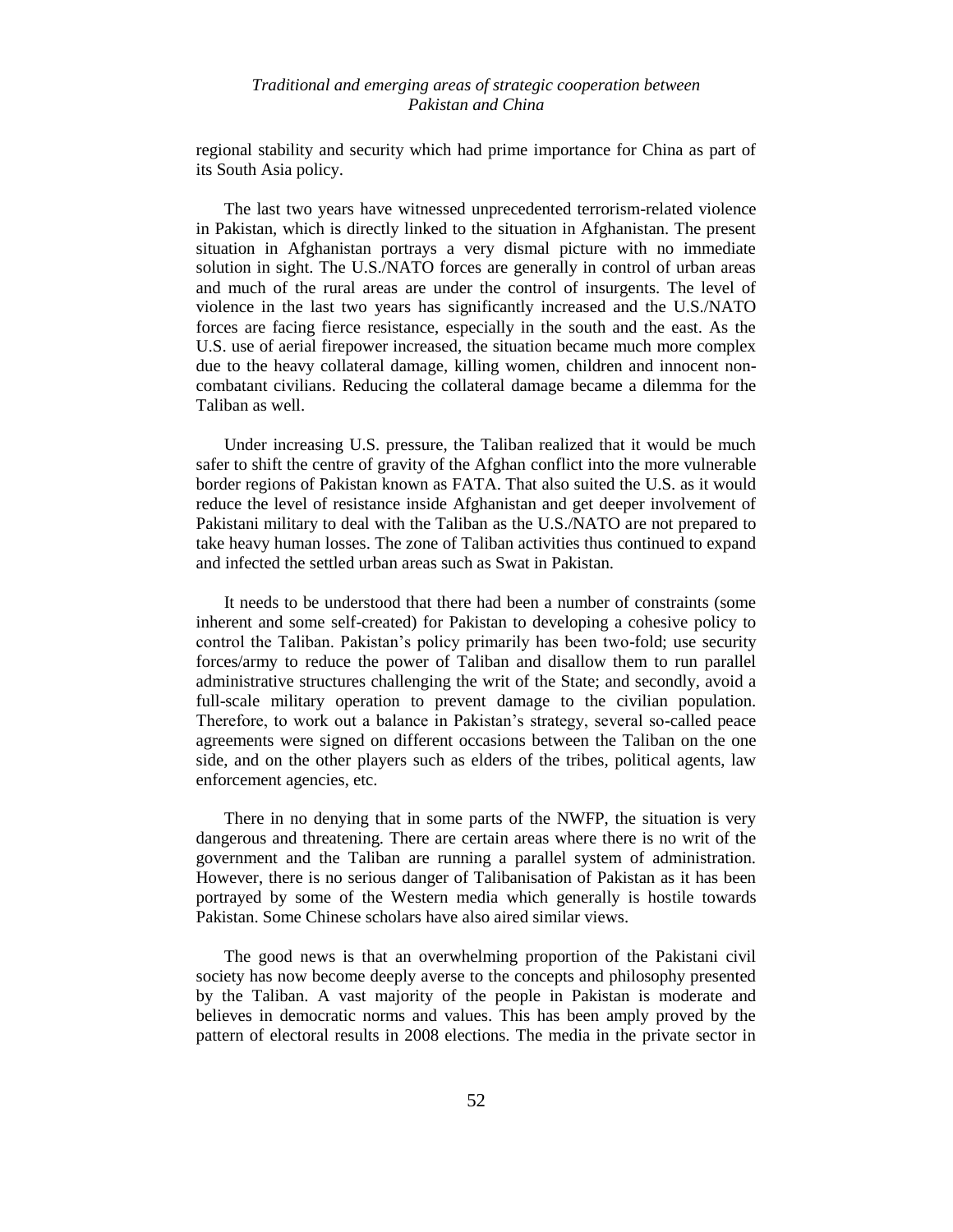Pakistan has also gained immense power to mobilize people"s opinion and it has exposed the myth of the Taliban that they are waging a Jihad by showing the crimes they have committed against women and innocent civilians. There is no appeal at all for Talibanisation in Pakistani civil society. The Taliban are being increasingly discredited and isolated.

However, the disruptive power of Taliban is a reality of our times and cannot be ignored. They have tremendous potential to create instability and insecurity through suicide attacks, kidnappings, and targeted killings. At present, the Taliban have adapted sophisticated techniques, tactics and data-bases to carry out their operations. Their communication system in certain troubled areas is much more advanced than the security forces. They are using  $4<sup>th</sup>$  generation communication technology possessed only by countries like Israel and India. This technology is not available in the international black-market. Here, the big question is: who is providing them with such equipment?

There is no doubt that narco-trade money is an important factor for the financing of insurgencies. But a major chunk of this money remains with the end suppliers. The government officials in Islamabad dealing with these issues are convinced that Afghanistan is a conduit for weapon supplies to the insurgents. These issues have become a great source of distrust between Pakistan and Afghanistan. The U.S. has shown little sensitivity to Pakistan"s concern. It is to be seen how effective the armed Taliban will be in the future and how efficiently the State"s security operatives could avert actions by the Taliban.

The peace deal signed in February 2009 in Swat by the provincial government and approved by parliament could not last more than two months and collapsed by the end of April. The deal was grossly breached by the Taliban. According to the agreement, the Taliban were not to publicly display arms in Swat and eventually were to lay down their arms. On the contrary, they not only violated this provision but began occupying the neighbouring districts of Swat. Kidnapping of the officials and killing of the innocent civilians continued. Moreover, they threatened the free flow of traffic on the Karakoram Highway, the only strategic land-link between Pakistan and China. The situation finally became unacceptable and the Prime Minister ordered a massive military operation in the troubled areas on May 7, 2009.

As a result of the military operation, the Taliban have been successfully evicted from the Swat valley. However, as a consequence of the operation, a large number of civilian population (2.5 million) was also uprooted from the areas under operation. That had created an unprecedented human catastrophic situation. Now the repatriation of the internally displaced persons has started and thousands of families have returned to their homes. A huge multi-billion dollar effort will be required to resettle them and to reconstruct the infrastructure destroyed during the military operation.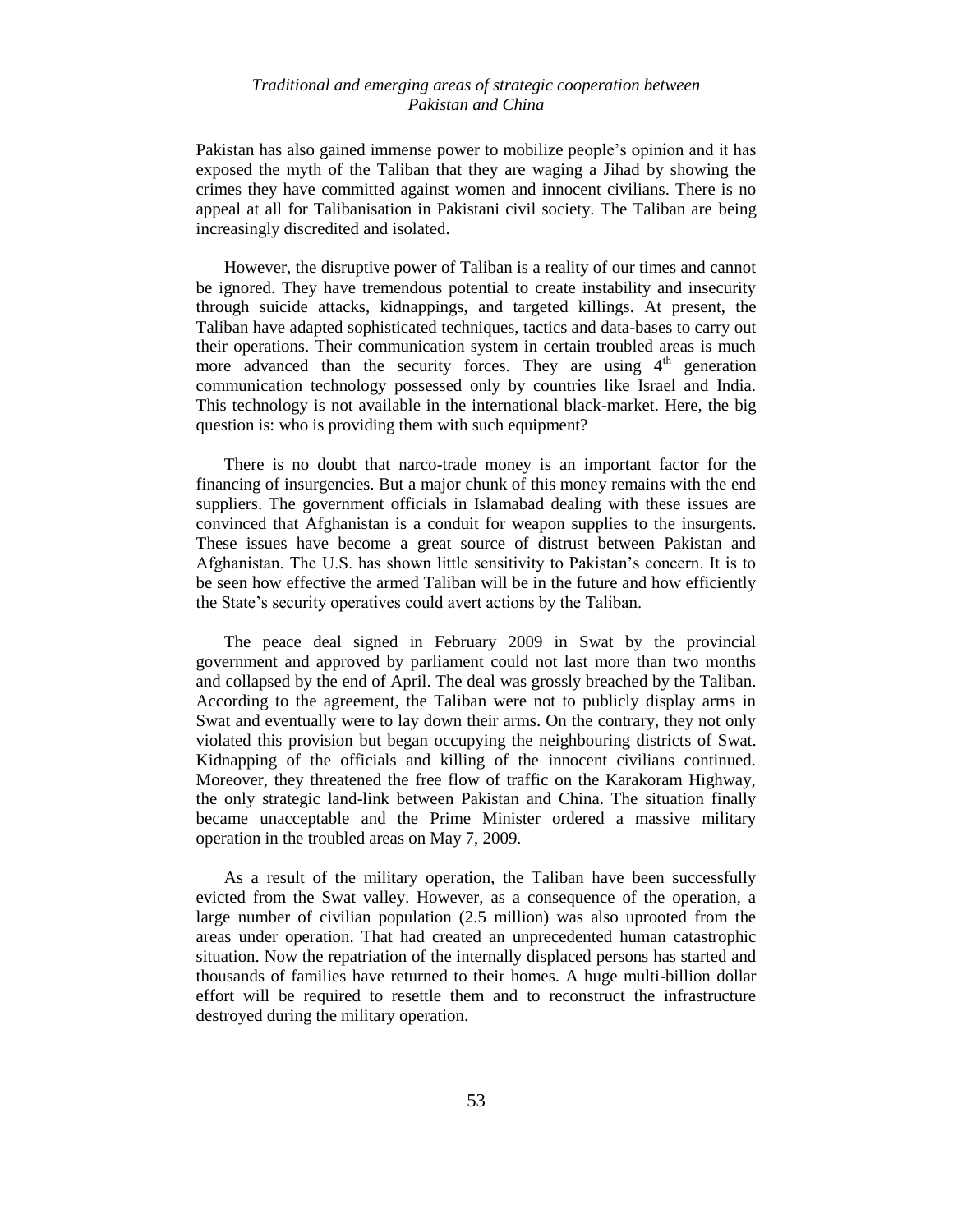For now, there is a national consensus across the board on dealing with the Taliban with a strong hand and culminate this threat once for all. There is no lack of resolve at the governmental level and the anti-Taliban campaign will continue till the desired results are achieved. Similar kind of military campaigns has been launched in other areas, especially Waziristan Agencies to establish the writ of the State. At present, the Taliban are a discredited force, and with sustained efforts by the government and the pro-active civil society in Pakistan, they will ultimately be defeated.

#### **2.** *Afghanistan*

On June 22, 2009, Chairman of the Standing Committee of the National Peoples Congress (NPC) Wu Bangguo said, while meeting Muhammad Yunis Qanooni, speaker of the lower house of Afghan parliament: "We are ready to work with Afghanistan to jointly combat terrorism and drug-related crimes, and to expand economic and trade cooperation, in a bid to benefit the two peoples.<sup> $26$ </sup> China shares a 50-mile-long (76-km) border with Afghanistan in the Wakhan Corridor, a thin strip of Afghan territory separating Tajikistan and Pakistan.<sup>27</sup> China has been gradually increasing engagement with Afghanistan since 2001. However, their relations improved substantively following the two countries' signing a treaty of friendship and good neighbourly relations on June 19, 2006, which has been ratified by the two governments on August 14, 2008, and came into force the same day.<sup>28</sup> China's interest in the developments in Afghanistan is gradually becoming substantive as it is trying to promote bilateral economic relations. The situation in Afghanistan holds the key to regional security, stability and development. The neighbouring States have serious stakes in stabilizing Afghanistan and this process cannot be left to the outside powers alone.

Afghanistan has been in a state of war for the last three decades, and as a consequence of the protracted conflict in that country, the neighbouring regions, especially Pakistan"s bordering areas, have been adversely affected. China and other Central Asian neighbours of Afghanistan are equally apprehensive about the spill-over effect of the Afghan conflict into their countries. China is confronted with the three evils – extremism, terrorism and separatism – in its restive province of Xinjiang. The U.S./NATO efforts to stabilize Afghanistan in the last eight years have yielded no promising results. The situation in fact has deteriorated Donations by the international community for the reconstruction and rehabilitation of Afghanistan have miserably failed to make a difference in the lives of common Afghans.

As a recent report from the Centre for Strategic and International Studies put it, "There is a widespread perception in Afghanistan that international aid monies are not reaching ordinary people and that corrupt officials and highly paid foreigners are responsible for this failure*.*" <sup>29</sup> Indeed, the Afghan public is becoming ever angrier at the role of the international community and its sympathy for Taliban and other insurgent groups is increasing. The dynamics of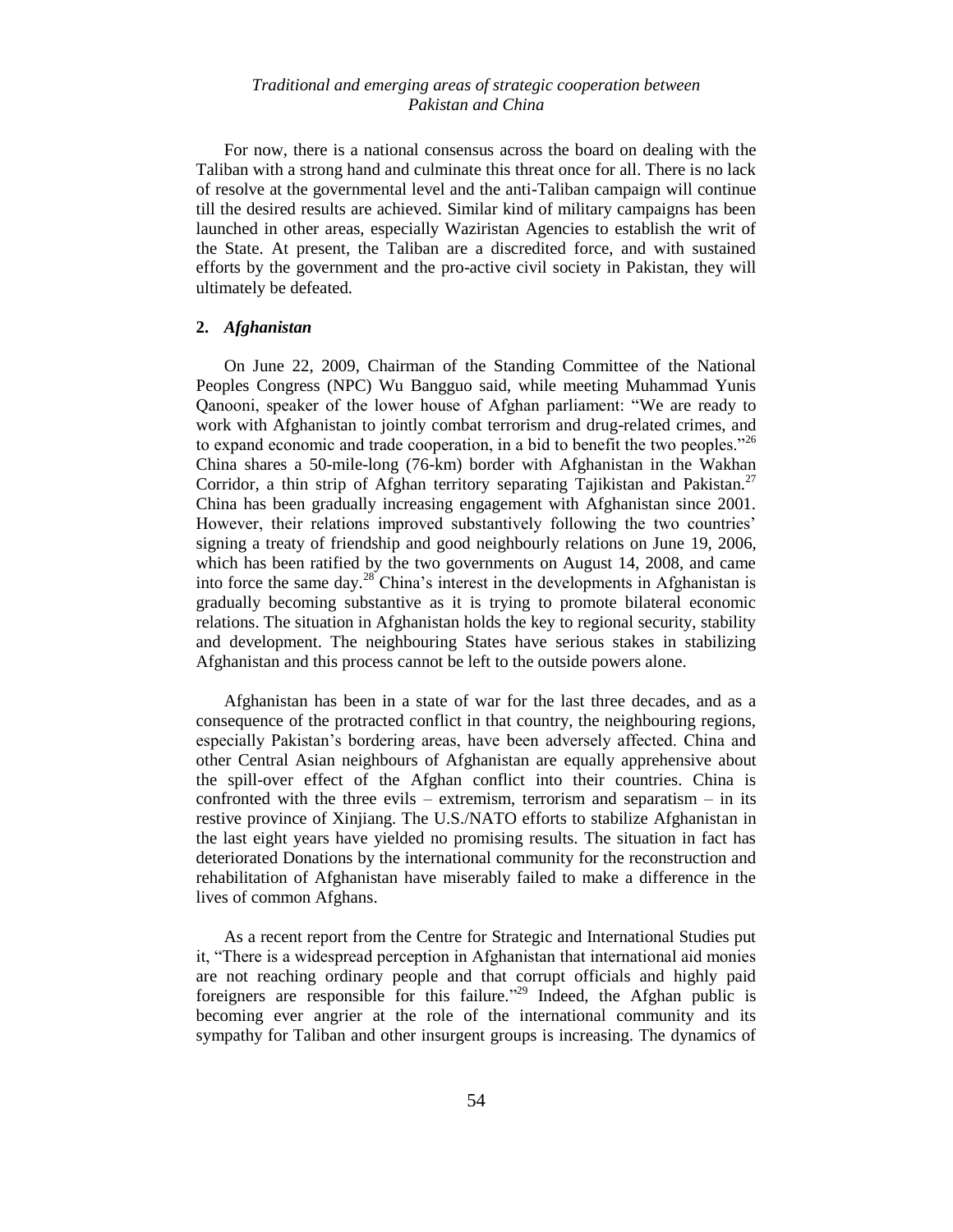the Afghan conflict demand a strategic consensus amongst the neighbours of Afghanistan on the issue of stabilization of Afghanistan. Though the Obama administration"s Af-Pak policy carries a component of "regional approach", that is essentially meant to share the responsibility and burden of the stabilization efforts and not allowing the neighbouring countries to play a substantive role.

U.S./NATO forces have made many critical mistakes in handling of Afghanistan. An objective assessment would reveal that: they have conveniently ignored the impact of collateral damage while talking of winning the hearts and minds of the Afghan people; they have betrayed their promises of economic progress and wellbeing of the people; they set up a government that discriminated against Pashtuns (the majority ethnic group) and which lacks legitimacy; they have utterly failed to initiate a political process for engaging the opposition forces in the country; they neglected the drug issue by collaborating with the war-lords for temporary and tactical advantages; and finally they sought to impose the Western democratic value system alien to the traditional Afghan society.

NATO"s approach in Afghanistan and the unwillingness of its members to increase troop contributions has resulted in strengthening of the country"s Taliban-led insurgency. Since 2007, there has been a marked increase in violence in Afghanistan. NATO and the U.S. military commanders have been attributing the surge in violence to Pakistan"s inability to stop cross-border infiltration of Taliban. But, Pakistan has done everything it reasonably could, including the deployment of more than 100,000 troops along possible entry points at the border; establishment of 400 border-posts, and introduction of biometric identification checks. Pakistan accuses NATO of inadequately monitoring the other side of the border. There is no visible presence of NATO-U.S.-Afghan troops controlling the cross-border movement of insurgents. Pakistan is also critical of NATO"s naive efforts to eradicate Afghan poppy cultivation. As it is, drug-related revenues are close to 3 billion U.S. dollars per year, which amounts to one-half of Afghanistan"s current GDP. NATO has done nothing to cut the linkage between narco-money and Afghan terrorism. The situation in Afghanistan continues to pose a serious threat and is a source of instability in the region.

Pakistan and China share a common perception on the situation in Afghanistan and are regional stakeholders in the security, stability and reconstruction of the country. Both the countries have strong economic interests, too, especially in sectors such as energy and mineral resources. Pakistan, with the assistance of Asian Development Bank, has been actively pursuing a gas pipeline project known as Turkmenistan-Afghanistan-Pakistan-India (TAPI). At the moment, China has not explicitly expressed interest, but given its growing energy requirements, as the world"s second largest consumer of energy, China may consider joining it at some stage if this project is operationalized. China has already agreed to examine the possibility of joining the Iran-Pakistan-India (IPI)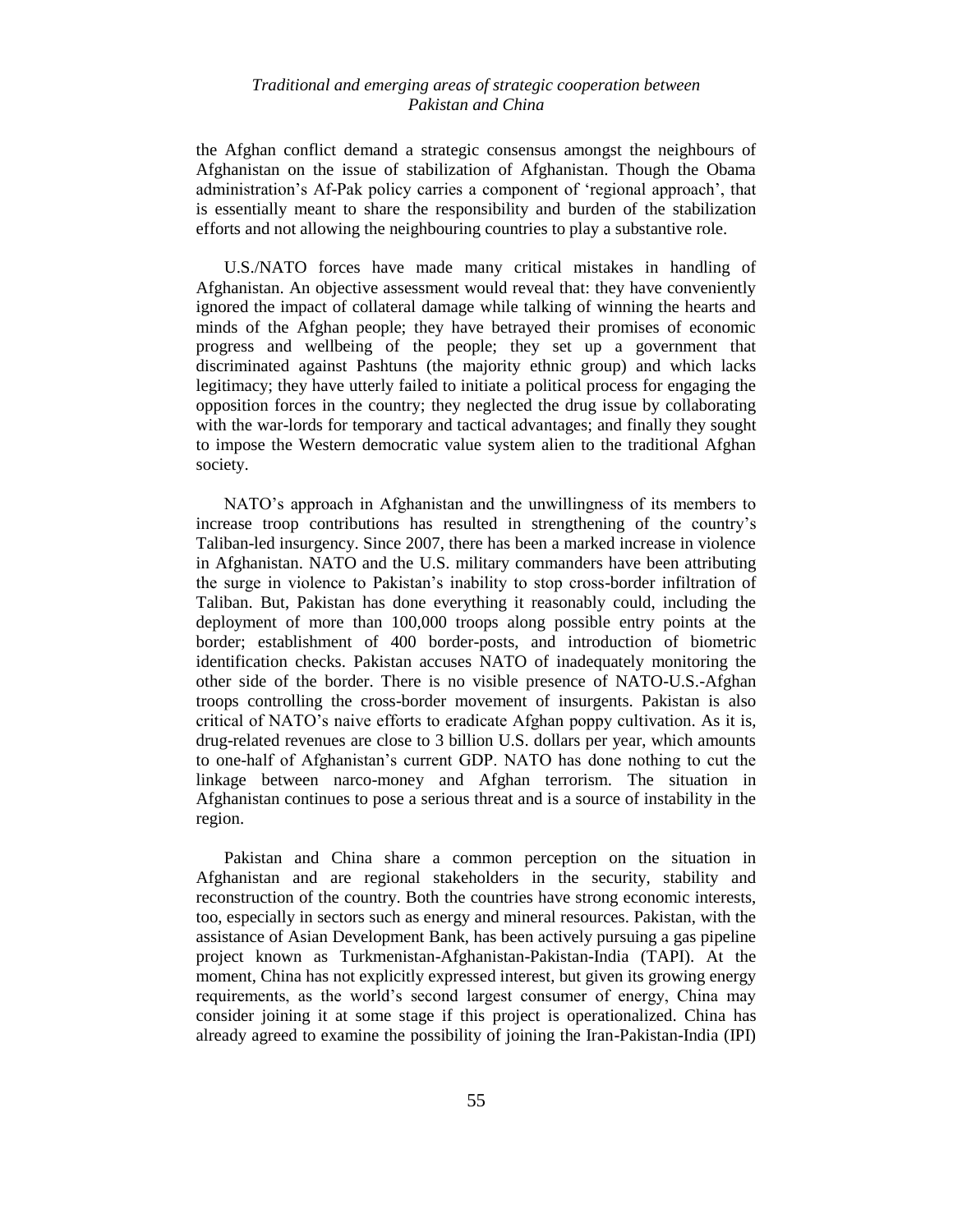pipeline project on the persuasion of Pakistan as India seems to be opting out of the project.

Though China"s bilateral assistance and aid to Afghanistan has been limited, it has been involved in various projects as part of its contribution towards reconstruction in Afghanistan following the Taliban regime's ouster. The projects undertaken by China include the reconstruction of public hospitals in Kabul and Kandahar, and an irrigation restoration project in the Parwan province; besides some other road construction projects as contractors of the  $EU^{30}$  Chinese telecommunication companies, ZTE and Huawei, are also operating in Afghanistan. China and Pakistan have at the same time emerged as the main exporters to Afghanistan.<sup>31</sup>

Afghanistan has sizeable untapped energy, mineral and raw-material resources, which the Afghan government has opened to foreign investors. It has large iron ore deposits between Heart and the Punjsher valley, and gold reserves in the provinces of Badakshan, Takhar and Ghazni. In the 30-km radius of Kabul, major copper fields are located at Jawkhar, Darband and Aynak. China has begun with making investment worth U.S. \$ 3.5 billion in the Aynk copper field in Logar province in late 2007. This has thus far been the largest foreign investment in Afghanistan's history. "The investment involves not only mining but also the construction of a \$ 500 million electrical plant and a railway from Tajikistan to Pakistan to support exploration. The mine will be in full operation in around six years, lead to the employment of 10,000 Afghans, while \$ 400 million of royalties will accrue the Afghan government yearly – more than half of the present yearly State budget. The mine is also estimated to generate millions of dollars in taxes and  $\frac{1}{200}$  million in annual shareholder revenues.<sup>332</sup>

China will gradually but surely expand its investments in the other fields as well. When it comes to the long-term Chinese interests related to acquisition of raw materials, adverse security environment does not deter Chinese entrepreneurs; Chinese investment in some volatile African countries is a case in point. Afghanistan"s untapped energy resources have equal attraction for both Pakistan and China. According to some reports, "The Afghan oil reserves were upgraded 18 times by a U.S. geological survey; estimates stands at 1,596 million barrels, while Afghanistan's gas reserves were upgraded by a factor of 3, standing at a mean of 15,687 trillion cubic feet  $(TcF)$ .<sup>33</sup>

It is expected that China as a net importer of raw materials will ultimately emerge as the largest investor in the above-mentioned sectors. Pakistan too has signed agreements with Tajikistan and Kyrgyzstan for the import of electricity through Afghanistan. Pakistan welcomes China"s expanding involvement in Afghanistan, as that will open new avenues for mutually beneficial economic cooperation with a long-term strategic view. From Pakistan"s perspective, China"s deeper involvement in Afghanistan"s reconstruction will be a significant factor for stabilization of the war-torn country.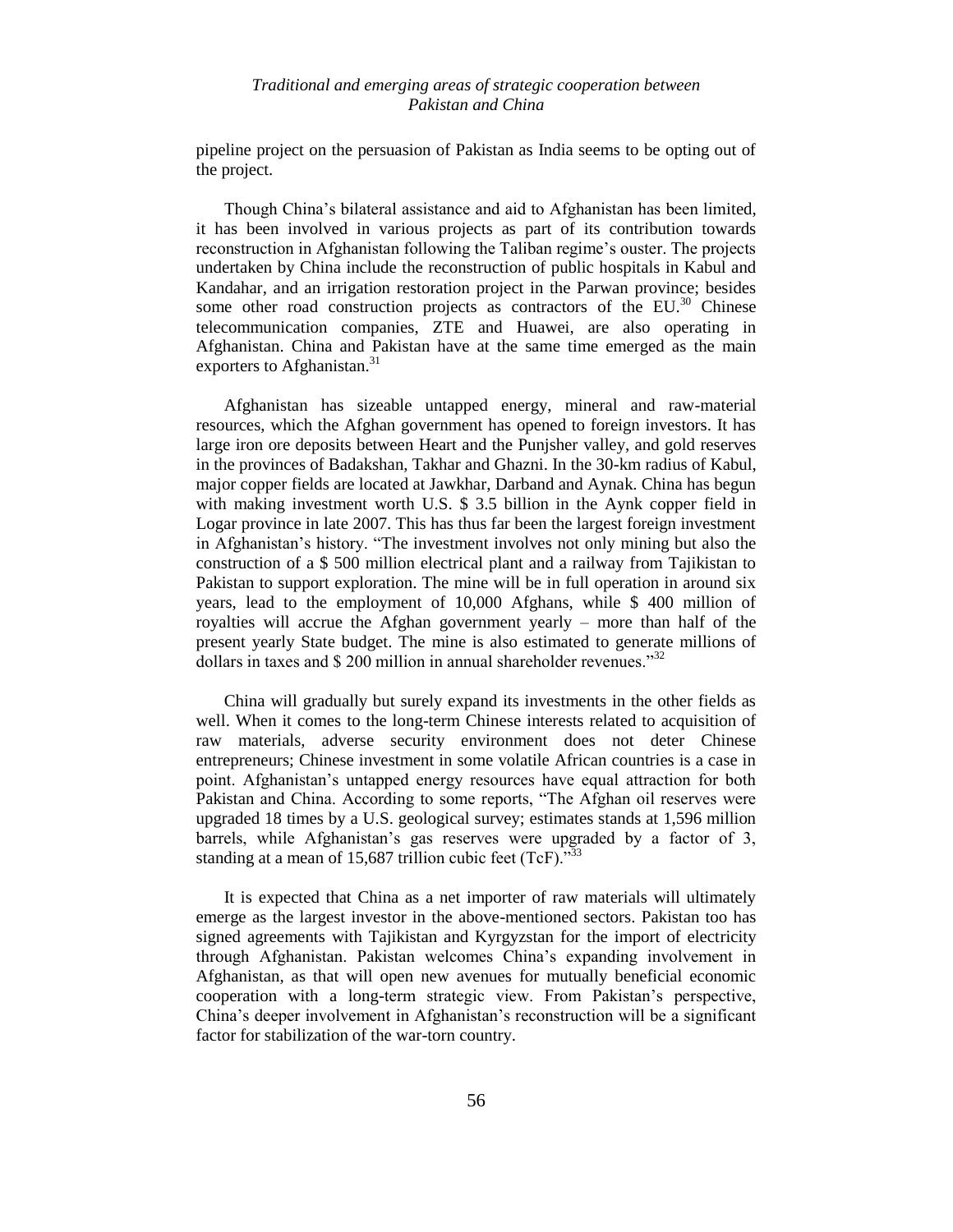#### **3.** *Energy*

Pakistan is located at the crossroads of Central Asia, West Asia and South Asia, and surrounded by regions which have immense natural resources. Pakistan has a vision to become a hub of economic activity, linking the neighbouring regions through highways, railways, ports, and pipelines, thus serving as a trade and energy corridor. China, one of Pakistan"s major partners in energy sector development, has already undertaken several mega projects, and many more are in the planning/negotiation phase.

According to the latest assessment by the country"s Water and Power Development Authority, Pakistan is currently facing a severe power shortage of 4500 mw.<sup>34</sup> Pakistan has developed an Energy Security Action Plan (2005-2030) to meet the requirements of "Pakistan"s Vision 2030" for reliable energy supplies and to ensure that energy deficiency does not become a constraint on its longterm socio-economic development. The main objective of the action plan is to enhance energy supply through a mix of all resources including hydropower, oil, gas, coal, nuclear and renewable energy such as wind and solar. It plans to optimise utilisation of the country's indigenous resource to reduce dependence on imported fuel.

There are at present five major hydropower generation projects in Pakistan, namely, Tarbela with installed capacity of 3,478 MW, Mangla with 1,000 MW, Warsak with 240 MW, Chashma with 187 MW and Ghazi Barotha with 1,450 MW. There are also several smaller hydel schemes whose combined installed capacity is about 108 MW. At present, the thermal power energy adds up to 64 per cent of the total power generation, and hydel power generation is only 34 per cent, whereas the country has enough water resources to generate 25,000 mw.<sup>3</sup>

In 2005, the total primary energy consumption was expected to raise sevenfold from 55 million tones of oil equivalent (MTOE) to 360 MTOE by 2030. The requirement for power generation would increase more over eight-fold from 19,540 MW in 2005 to 162,590 MW in 2030. It was recognized that Pakistan was running out of useable and affordable energy, and more efficient use of energy was absolutely vital. With improving efficiency, a major shift was planned towards coal, nuclear and renewable resources over the long term. Pakistan is blessed with 54,000 MW hydel power potential but in the last sixty years the country has just exploited 6,500 MW of its total potential. Currently, Pakistan is loosing 13,000,000 cusecs water which directly flows to the ocean from the rivers. $36$ 

The total investment requirements in the energy sector during the next 25 years are estimated at \$ 150 billion (\$ 50 billion in the public sector and \$ 100 billion in the private sector). This works out to an annual average of \$ 6 billion (\$ 2 billion in the public sector and \$ 4 billion in the private sector) and calls for a doubling of the current investment levels.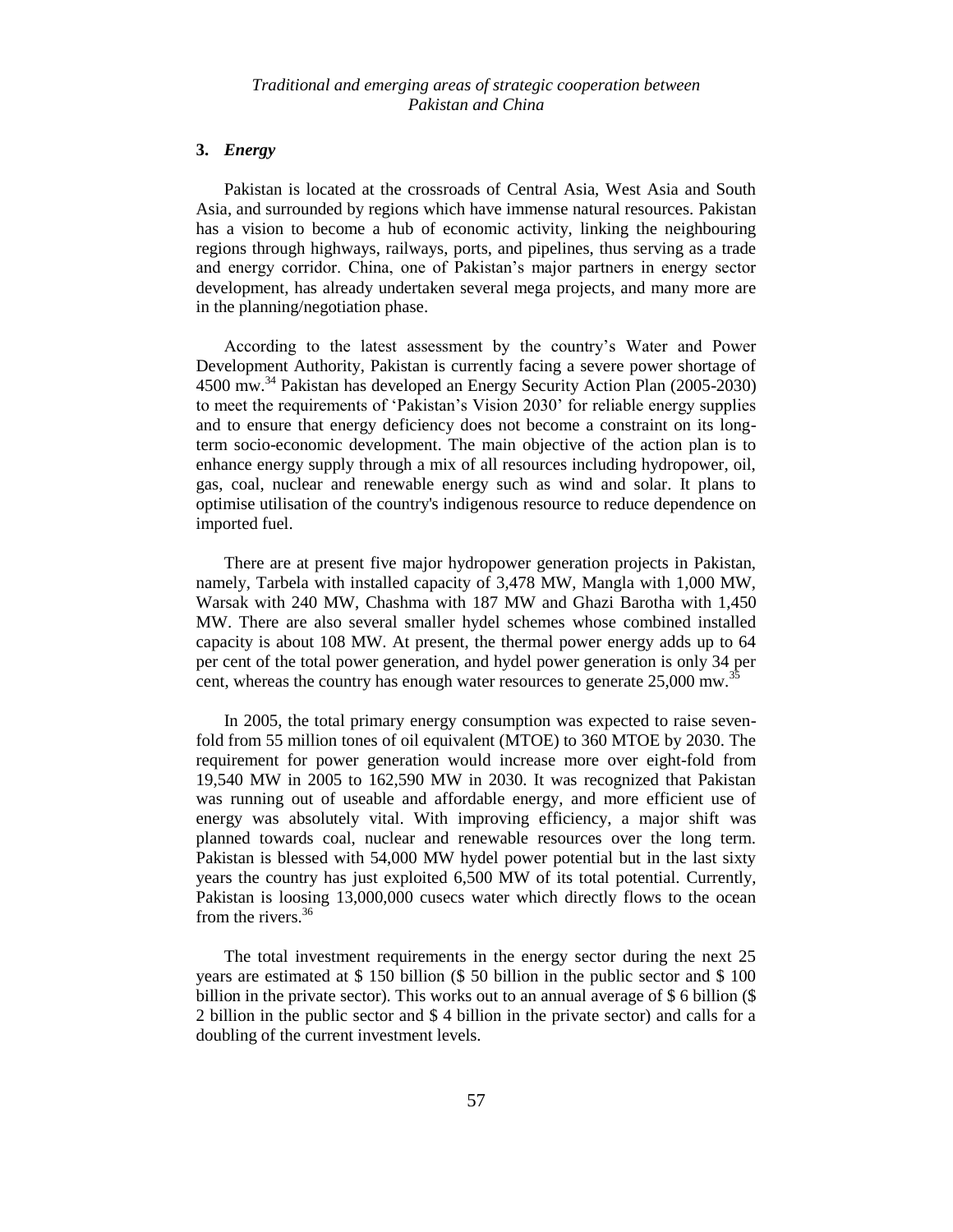According to the documents prepared in April 2008 by the Water and Power Development Authority, it has plans to start the construction of 11 dams on different locations with 11,170 MW capacity of generating electricity till 2010 and detailed engineering designs would be completed in the next two years. Given below are some of the important projects which are being built with Chinese assistance, and many others are at the negotiation stage.

#### **1. The Diamir-Bhasha dam**

A detailed engineering design as well as tender documents of the multipurpose Diamer-Basha dam have been completed and all studies and details have also been reviewed by an international panel of experts. Regarding the construction of Diamer Bhasha dam, China has agreed to completely finance the \$ 8.5 billion project. German Company Lemhyer has issued final draft of the dam in which the company has projected the cost of dam at \$ 8.5 billion against the earlier projected cost of \$ 6.5 billion in the year 2005. The government wants to start the construction work on Bhasha dam in the year 2009. The Chinese firm CWE is the main company responsible for the project.

Pakistan turned to China regarding the financing of the project after World Bank refused to add the project in the \$ 1.4 billion aid for the current financial year 2008-2009. The World Bank lending rates are higher than those of China. Pakistan had submitted the draft of detailed engineering design of the dam and in response China has agreed to provide financing for the project. The Chinese government has also offered Pakistan to provide skilled labour for the construction of the dam as it has 17,000 skilled labourers who have worked on Three Gorges Dams in China. The government of Pakistan has in its place allocated Rs 200 million in the public sector development programme for the fiscal year 2008-2009 for the dam. $37$ 

# **2. The Neelum-Jehlum hydro-power project**

This project is located in the vicinity of Muzafarabad, the capital of Azad Jammu and Kashmir. The Neelum-Jehlum Hydroelectric Project is to have an installed capacity of 969 MW. The project will produce 5.15 billion units of electricity. The cost of the project is estimated at Rs. 130 billion (US \$ 2.16 billion). It is expected to be completed in eight years. The construction contract was awarded on July 7, 2007, to M/S. CGGC-CMEC Consortium, China. The construction agreement was signed on December 19, 2007, and the letter of commencement was issued on January 30, 2008.<sup>38</sup>

#### **3. The Kohala hydro power project**

A Chinese company, Sinohydro Corporation, has shown interest in investment in Pakistan by constructing the 1,100-MW Kohala hydropower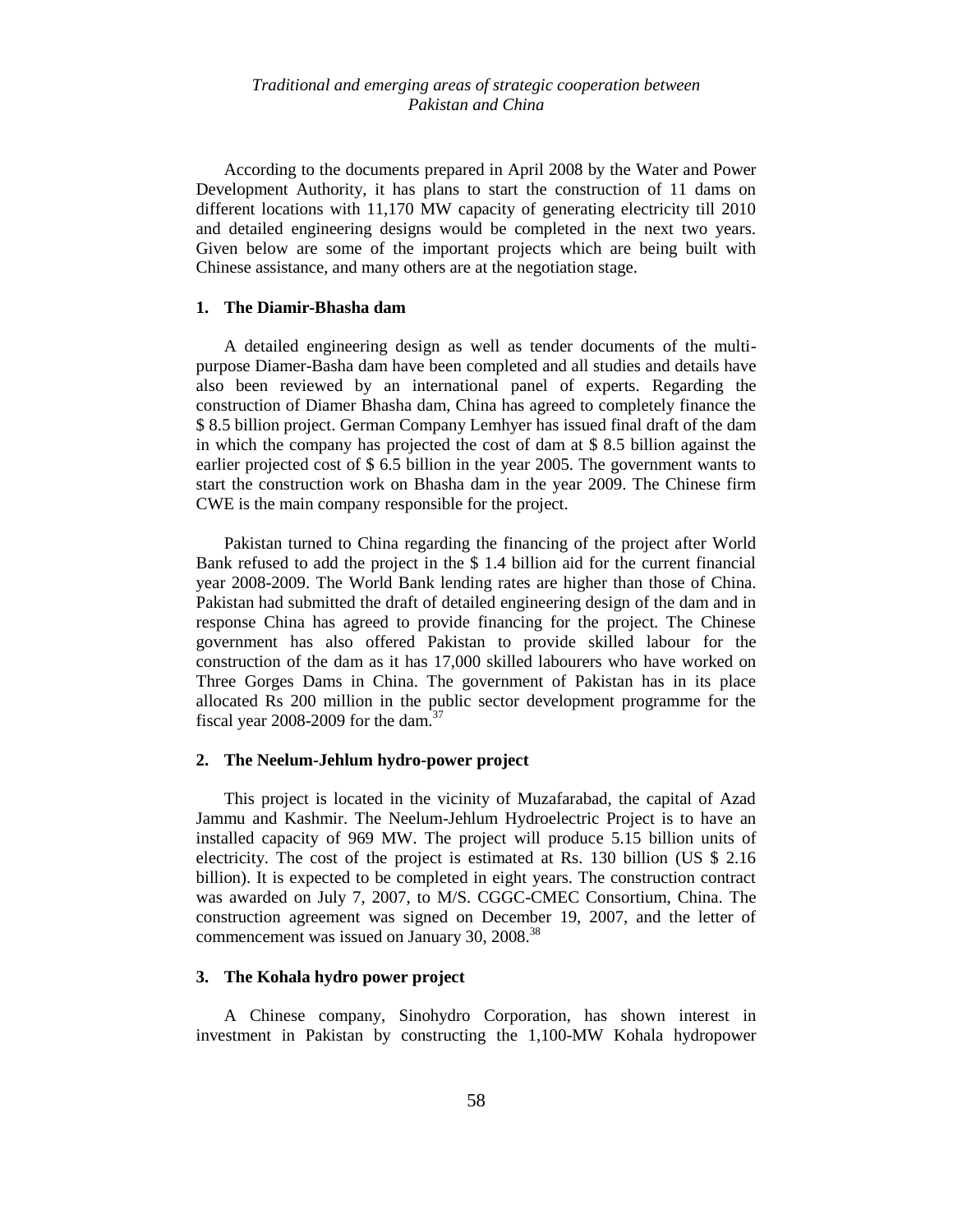project. The company is already constructing the Gomal Zam dam, the Khan Khawar hydropower project and the Dubair Khawar hydropower project in Pakistan. So far, the project has not been awarded to any company or consortium. (The cost of project is not made clear officially, but it is estimated by other sources at US \$ 2 billion.)

The other projects being build with Chinese assistance are: the Allai Khwar hydropower project, 121 MW, cost \$ 121 million, by Guangxi Water and Electric Power Construction Group; the Dubair power station, 130 MW, cost \$ 71.3 million, by Sinohydro; the Gomal Zam dam, 17.4 MW, cost \$ 190 million, by Sinohydro; the Jinnah hydropower station, 96 MW, cost \$ 128 million, by Dongfang, MWH, CMECC, Guangxi Water and Electric Power Construction Group; the Khan Khwar power station, 37 MW, cost \$ 86 million, by Sinohydro; Mangla Dam extension, cost \$ 240 million, by CWE.<sup>39</sup> The China International Water and Electricity Corporation has pledged to invest US \$ 1.7 billion in hydel power generation in Pakistan.<sup>40</sup>

China and Pakistan also have an active programme for civil nuclear cooperation under an agreement signed between the two countries in 1986. China has helped Pakistan build the Chashma-I and Chashma-II nuclear power generation facilities with a capacity of 325 MW. The capacity of these units can be enhanced, and Pakistan and China have duly informed the IAEA for the planned expansion.<sup>41</sup> Pakistan has been negotiating for two more units of the same capacity, and the Chinese government has agreed in principle to provide them. Pakistan has plans to keep adding to its nuclear power generation capacity, and aims at enhancing production capacity to 8,000 MW of electricity in ten years.<sup>42</sup>

The socio-economic development of Pakistan is unthinkable without adequate generation of electricity. Pakistan is expecting that the Chinese private and State-owned companies would assist Pakistan to reduce the gap between demand and supply of electricity. During President Zardari"s last two visits to China, Chinese assistance for power generation remained a recurring theme during discussions with the Chinese authorities.<sup>43</sup>

China"s energy needs will be growing manifold in the future, and a secure supply of energy is one of the primary objectives of China"s current foreign policy to sustain its economic growth and to achieve its national development goals. The finite nature of oil and gas resources and tremendous growth in its consumption by developing countries, especially big economies like China and India, have initiated a competition for energy resources' acquisition. As the major producers and major consumers are located in Asia, this continent is increasingly becoming a chess-board for playing energy games.

China is well aware of the hedging policy of the U.S. which is a continuation of its containing China policy. At the moment, a large chunk of Chinese energy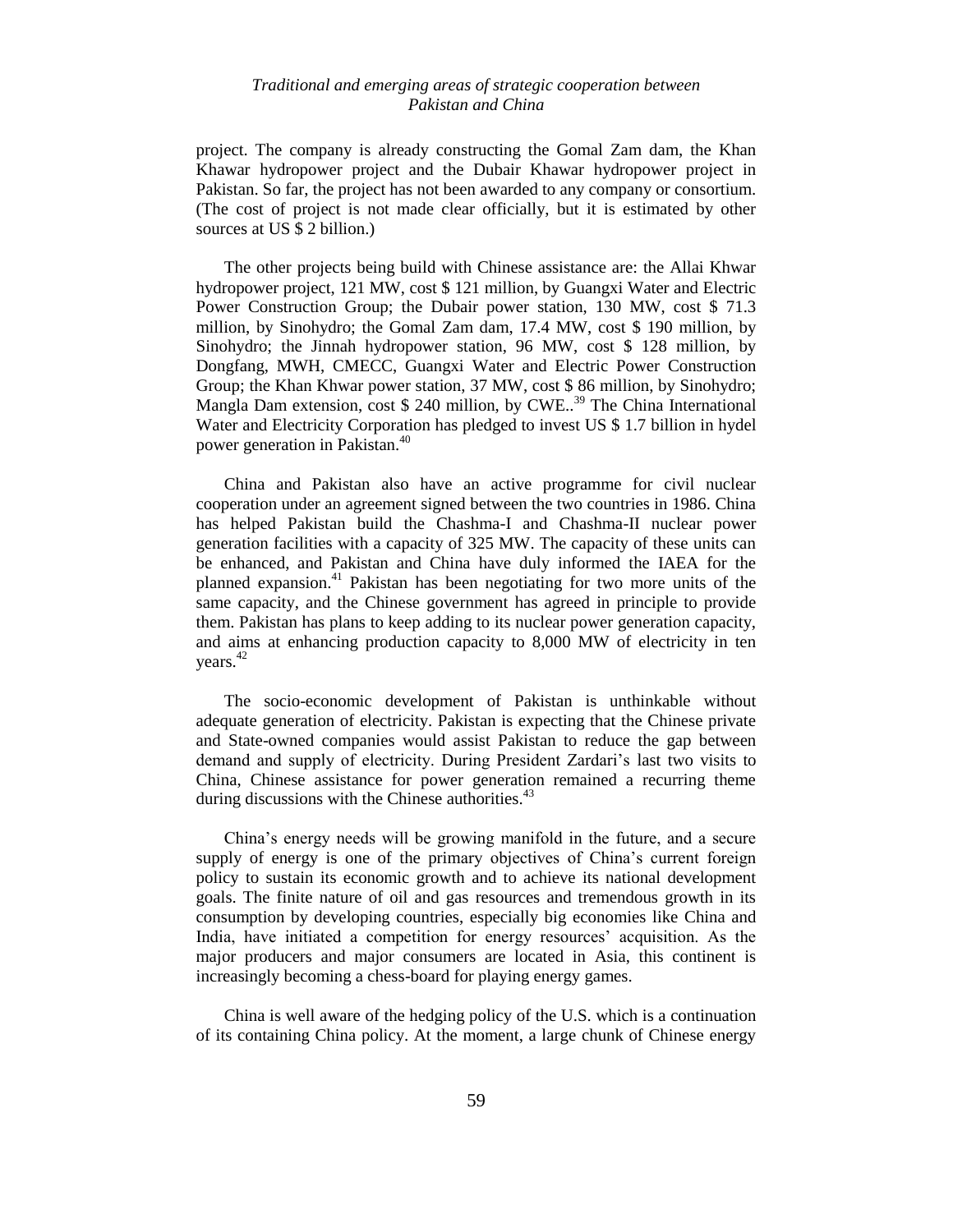resources (45 per cent) comes from the Middle East and through across water. The Sea Lanes of Communication (SLOC) are increasingly becoming vulnerable for China as the U.S. is in charge of security of the relevant SLOC and they can be chocked at a time of crisis or conflict. Therefore, it is imperative for China to increase its dependence on land-based routes for energy imports.

Central Asia and Russia are very important for China as they are not only suppliers of energy but they can supply through the land route. Peace and stability in Central Asia is thus crucial for Chinese strategic and energy interests. Therefore, China will be an active participant of all the endeavours aiming at promoting security and stability in the region. The instability in Afghanistan has a direct bearing on the security of Central Asia.

Since 2004, Pakistan has been promoting the idea to serve as an energy and trade corridor for China and the Central Asian States. Concerted efforts have been made by the successive governments in Pakistan to persuade China to consider the possibility of turning the Gwadar port as an energy hub by creating facilities for storage, refining and transporting oil and gas through pipelines to the western regions of China.

A framework agreement on energy cooperation was signed in Beijing on February 20, 2006, between the Ministry of Petroleum and Natural Resources of Pakistan and the National Development Reform Commission of China.<sup>44</sup> In pursuance of this agreement, the first energy forum was held in Islamabad from 25 to 27 April, 2006. It was attended by a large number of Chinese energy corporations and financial institutions and their Pakistani counterparts. After two days of intense deliberations, the forum decided that both the countries would enhance the existing energy cooperation and development, including, but not limited to, the following areas:

- 1. Accelerate oil and gas exploration activity in Pakistan.
- 2. Initiate studies to build an energy corridor for China to access the oil and gas resources of Central and Western Asia, including the development of oil refining and storage in the coastal areas of Pakistan.
- 3. Exploit Pakistan"s coal and lignite resources for increasing domestic energy supply and for power generation through cleaner coal technologies.
- 4. Promote development of renewable energy resources, capacity building in hydrocarbon research and development.
- 5. Encourage private sectors as well as financial institutions of both the countries to participate in energy cooperation to realize joint ventures and investment.<sup>45</sup>

At the energy forum, a blueprint of the proposed 3,300-kilometre-long Karakoram oil pipeline was also presented by the Pakistani side; this entails a 30 inch-diameter pipeline from Gwadar to Khunjerab, passing through Awaran, Pir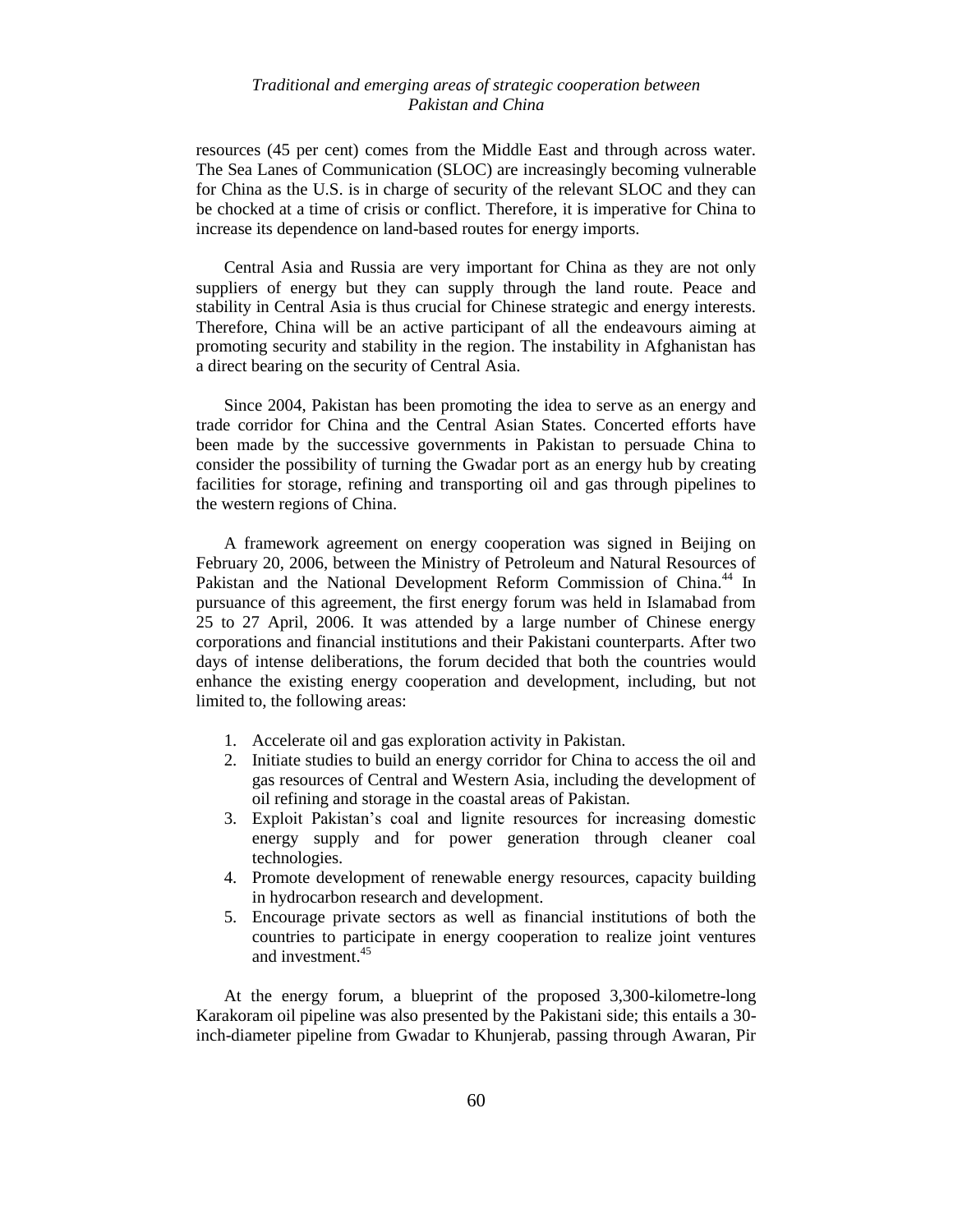Muhammad, Khuzdar, Shikarpur, D. I. Khan, Kundian, Mianwali, Talagang, Pindi Ghaib, Fatehjang, Haripur, Mansehra, Patan, Dasu, Chilas, Bunjil, Gilgit, Sust, and the Khunjerab pass. The proposed pipeline will be able to handle 12 million tonnes of oil per year and would cost between US \$4.5 and 5 billion.<sup>46</sup> These were the broad parameters of the agreed areas of energy-related cooperation between the two countries. The forum strongly recommended the institutionalization of energy-related cooperation between the two countries. In accordance with the recommendations of the forum, feasibility studies for various projects have since been contracted out.

Saudi Arabia, the largest exporter of oil, has also shown interest in using Pakistan as an energy corridor for transporting its refined oil to China. The Saudi King, Abdullah bin Abdul Aziz, reportedly discussed this possibility during his visit to Pakistan in February 2006.<sup> $47$ </sup> Pakistan's efforts to exploit its geopolitical advantage are drawing the attention of neighbouring regions and strengthening its prospects of playing a role as a regional hub for energy. Pakistan and China have enormous potential to cooperate in the energy sector. China can use Pakistan"s geopolitical advantage, and Pakistan would like Chinese investors to invest in energy projects.

#### **Conclusion**

The Pakistan-China strategic relationship has constantly been evolving and encompassing new areas for strategic cooperation. Among the emerging areas for cooperation are Afghanistan, anti-terrorism and energy security which are intertwined in more than one ways and have implications for regional peace, stability and development. Without stabilizing Afghanistan, the issue of terrorism cannot be tackled and it would continue to surface in one form or another. Similarly, in view of the possibilities of terrorist attacks on energy infrastructure, no meaningful cooperation in the energy sector can take place.

The new U.S. policy initiatives on Afghanistan and Pakistan by the Obama administration could only be helpful if the regional countries" legitimate interests are also taken into consideration. Pakistan and China, being neighbours of Afghanistan, have to develop a deeper consensus on the on-going situation in Afghanistan and evolve a common perspective. Pakistan-China anti-terrorism cooperation is crucial not only because both the countries are victims of terrorism, but also in view of the fact that the anti-terrorism drive by the external players is at the same time being used by them to reshape the geopolitics of the region which may not be entirely in the interest of both.

The existing bilateral mechanisms for anti-terrorism cooperation need to be expanded with a view to securing long-term national interests of both the countries. The huge potential for energy-related cooperation between Pakistan and China hinges on the issue of terrorism as it discourages Chinese investors from entering the Pakistani market. Pakistan can serve China as an energy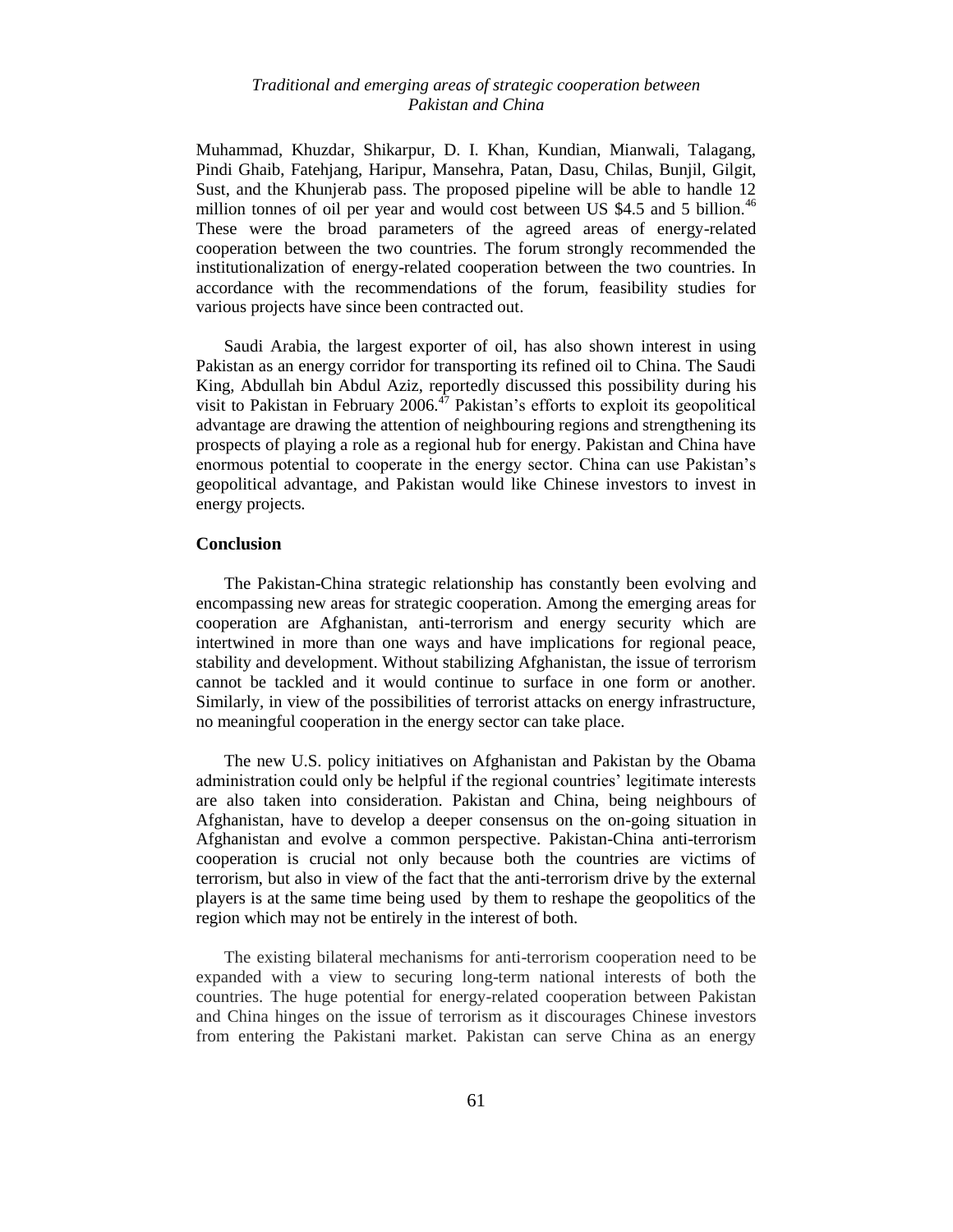corridor through the Gwadar port and by linking China"s western regions through gas pipelines from Iran and Turkmenistan. The strategic worth of this corridor outweighs the cost factor. The current trends in bilateral cooperation between the two countries over these emerging areas of cooperation are encouraging and would further solidify the evolving strategic relationship.

# **Notes & References**

 $\overline{a}$ 

- <sup>1</sup> Most of the economic irritants are consequences of the FTA between the two countries which is hurting some of Pakistan's domestic industries very badly. The military operation against Taliban in Swat which began on May 7, 2009 could have some repercussions for China as well, as some of the militants fleeing the conflict zone could take refuge in the border regions of China or in retaliation hurt Chinese interests elsewhere.
- <sup>2</sup> Ye Hailin, 'China-Pakistan Relationship: All-Weather, but not All-Dimentional', Institute of Asia Pacific Studies, Chinese Academy of Social Sciences, Beijing, FOI-R-2683-SE. 2008.
- 3 See, Swaran Singh, Ed, *China-Pakistan Strategic Cooperation: Indian Perspectives*, Manohar, New Delhi, 2007.
- 4 *The News*, September 28, 2008.
- 5 *The News*, September 22, 2008.
- 6 Zhengxu Wang, Yongnian Zheng, 'Key policy outcomes of the  $17<sup>th</sup>$  National Congress of the Communist Party", China Policy Institute, Briefing Series – Issue 31, The University of Nottingham, UK, November 2007.
- <sup>7</sup> Yongnian Zheng, Sow Keat TOK, "Harmonious Society and Harmonious World: China"s policy discourse under Hu Jintao", China Policy Institute, Briefing Series – Issue 26, The University of Nottingham, UK. October 2007.
- 8 www.cfr.org/content/publications/attachments/ChinaTaskForce.pdf.
- 9 Zheng Ruixiang, "The Predicament and Prospect of Current Pakistan-US Relations", *China International Studies*, January/February 2009.
- <sup>10</sup> *www.southasianmedia.net/index\_opinion.cfm*
- Spencer Aackerman, 'U.S. Aid to Musharraf is Largely Untraceable Cash Transfer', http://tpmmuckraker.talkingpointsmemo.com/archives/004658.php
- <sup>12</sup> Nasim Zehra, 'State of Pakistan-US ties', The News, May 6, 2009.
- US State Department, Fact Sheet, International Information Programme, May 23, 2002. http://usinfo.state.gov/topical/pol/terror/02052312.htm
- <sup>14</sup> Former CIA Director Michael Hayden said in Kansas speech on '21<sup>st</sup> Century Trends'. Daily Times –Site Edition, May 2, 2009.
- <sup>15</sup> Fazal-ur-Rahman, 'Pakistan's Relations with China', Strategic Studies, Vol. XIX & XX, No. 4&1, Winter & Spring 1998. pp 81-84.
- $\frac{16}{17}$  Ibid.
- $\frac{17}{18}$  Ibid.
- <sup>18</sup> *www.fmprc.gov.cn/ce/ceee/eng/dtxw/t192084.htm*
- <sup>19</sup> Pak, China sign extradition treaty, *Daily Times*, December 12, 2007.
- 'Pak's Jamaat signs deal with China's Communist Party', [http://timesofindia.](http://timesofindia/) indiatimes.com/ articleshow/msid-4162917,prtpage-1.cms. Accessed on 8/6/09
- <sup>21</sup> "Killing of Chinese conspiracy against Pakistan", *Daily Times*, August 9, 2007.
- <sup>22</sup> What really happened at Urumqi on July 5, Embassy of the PRC in India, July 13, 2009, www.chinaembassy.org.in/
- $\frac{23}{24}$  Ibid.

http://www.rehmanmalik.com